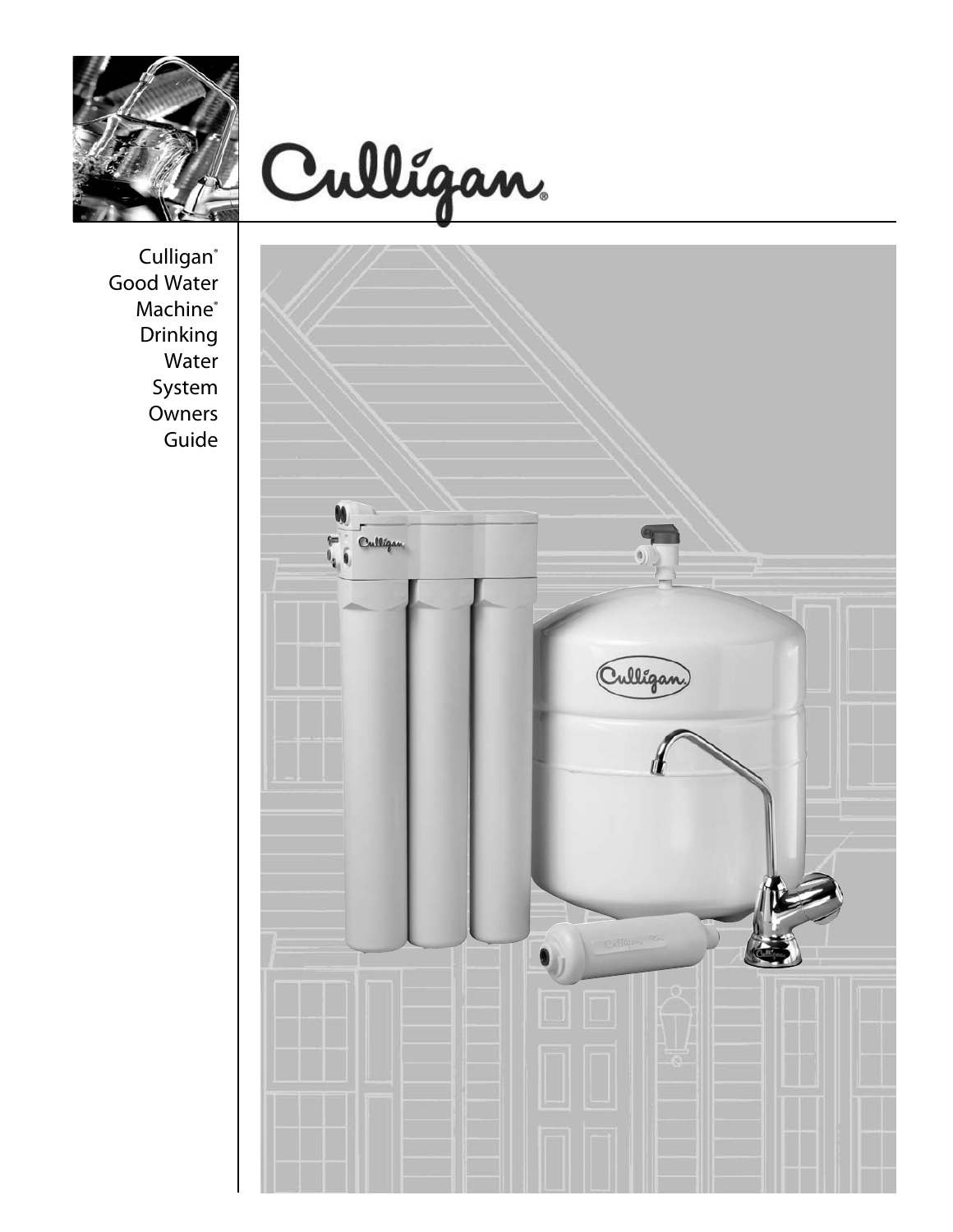

NOTICE: Do not use with water that is microbiologically unsafe or of unknown quality without adequate disinfection before or after the system.

For installations in Massachusetts, Massachusetts Plumbing Code 248 CMR shall be adhered to. Consult your licensed plumber for installation of this system. The use of piercing valves is not permitted in Massachusetts.

Check with your public works department for applicable local plumbing and sanitation codes. Follow your local codes if they differ from the standards used in this manual.

Operational, maintenance and replacement requirements are essential for this product to perform properly. The Good Water Machine<sup>®</sup> contains replaceable particulate and activated carbon filters. It also includes a replaceable reverse osmosis membrane filter which is critical for the effective reduction of Total Dissolved Solids. The filtered water should be tested periodically to verify that the system is performing properly.

# Culligan International Company

9399 W. Higgins Road, Suite 1100 Rosemont, Illinois USA 60018 847/430-2800

www.culligan.com

Products manufactured and marketed by Culligan International Company (Culligan) and its affiliates are protected by patents issued or pending in the United States and other countries. Culligan reserves the right to change the specifications referred to in this literature at any time, without prior notice. Culligan, Good Water Machine, Aqua Cleer, Culligan Man and www.culligan.com are trademarks of Culligan International Company or its affiliates.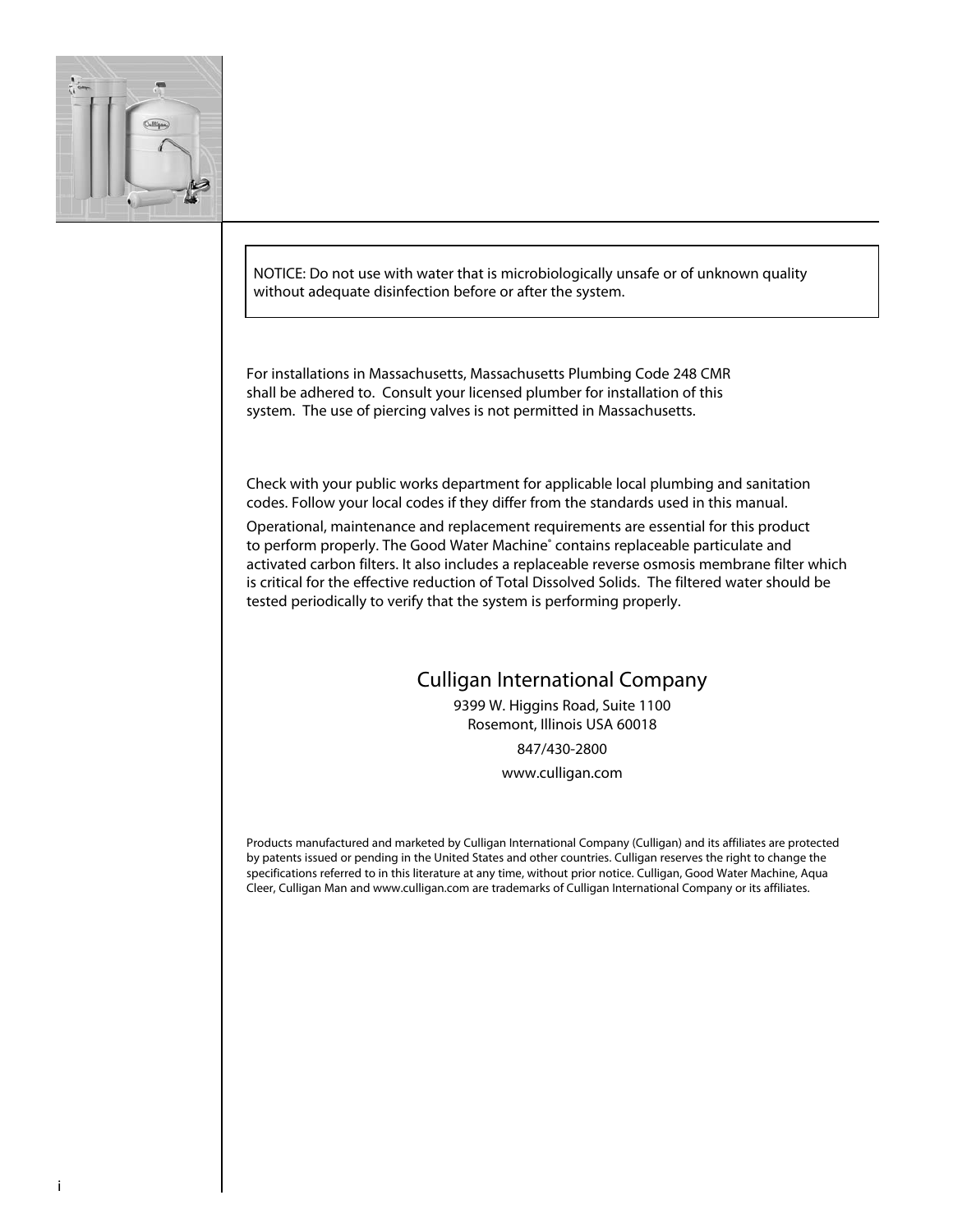

Table of **Contents** 

| Introduction          |
|-----------------------|
|                       |
|                       |
|                       |
|                       |
|                       |
| Installation          |
|                       |
| Servicing Your System |
|                       |
|                       |
|                       |
|                       |
|                       |
|                       |
|                       |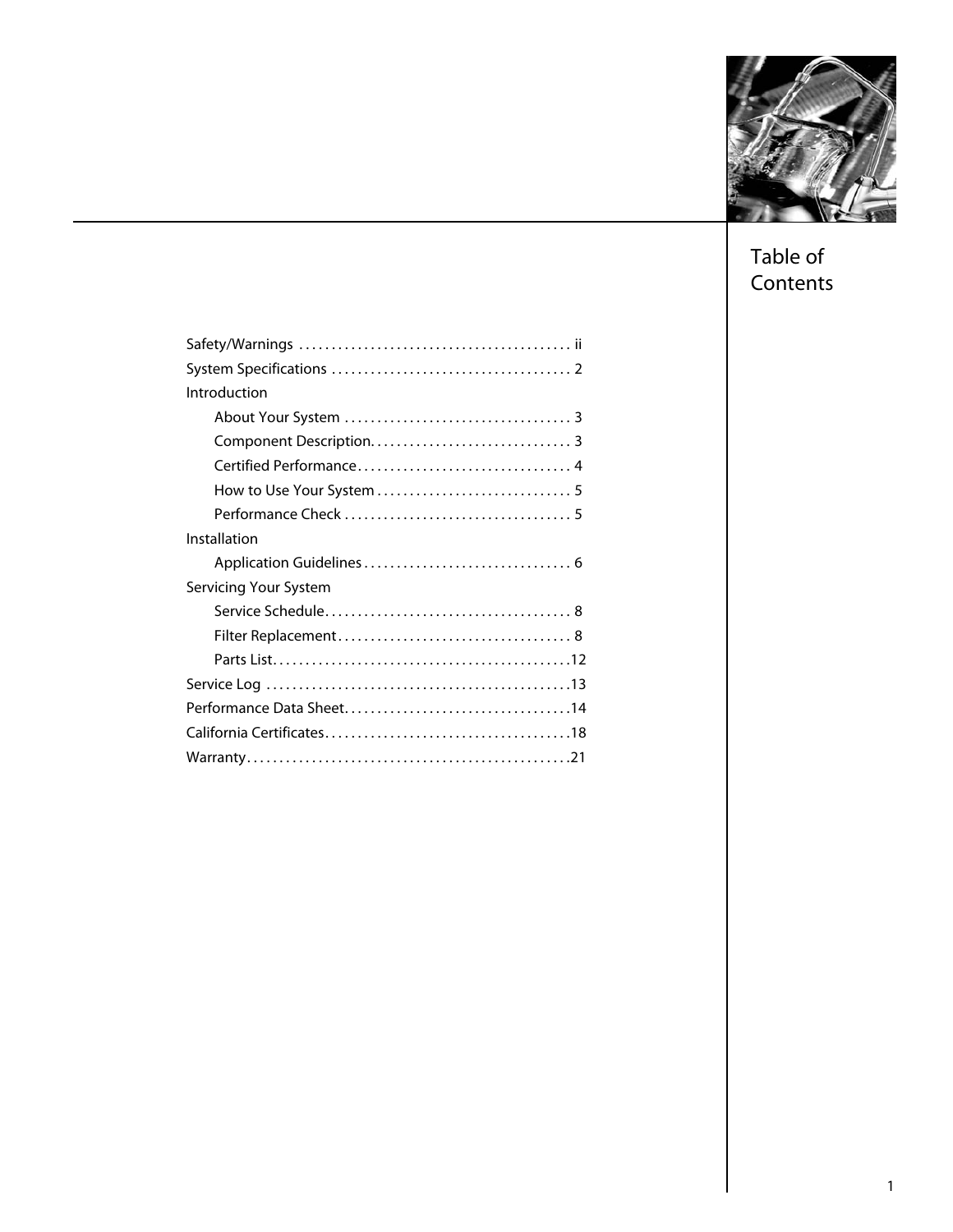

# System **Specifications**

| <b>Dimensions</b>                       |                                    | - Filter Assembly 7.5"W x 3"D x 16.5"H                                                          |                                                                                                                                                                                                                          |                |  |
|-----------------------------------------|------------------------------------|-------------------------------------------------------------------------------------------------|--------------------------------------------------------------------------------------------------------------------------------------------------------------------------------------------------------------------------|----------------|--|
| - Storage Tank - Std 9" Diameter x 14"H |                                    |                                                                                                 |                                                                                                                                                                                                                          |                |  |
| - Medium 11" Diameter x 14"H            |                                    |                                                                                                 |                                                                                                                                                                                                                          |                |  |
|                                         |                                    |                                                                                                 |                                                                                                                                                                                                                          |                |  |
|                                         |                                    | Storage Capacity - Standard Tank 2 gallons                                                      |                                                                                                                                                                                                                          |                |  |
|                                         |                                    | - Medium Tank3 gallons<br>- Large Tank9 gallons                                                 |                                                                                                                                                                                                                          |                |  |
|                                         |                                    |                                                                                                 | System Flow Sequence Particle Filter, Activated Carbon Filter,                                                                                                                                                           |                |  |
|                                         |                                    |                                                                                                 | Reverse Osmosis Membrane Filter, Storage                                                                                                                                                                                 |                |  |
| Tank,                                   |                                    |                                                                                                 |                                                                                                                                                                                                                          |                |  |
| Particle Filter                         |                                    |                                                                                                 |                                                                                                                                                                                                                          |                |  |
|                                         |                                    |                                                                                                 | 5 Micron Spun Polypropylene                                                                                                                                                                                              |                |  |
|                                         |                                    |                                                                                                 |                                                                                                                                                                                                                          |                |  |
|                                         |                                    |                                                                                                 | Reverse Osmosis Membrane Filter Culligan Aqua-Cleer® Thin Film Composite                                                                                                                                                 |                |  |
|                                         |                                    | Polishing Filter (Alter Alter Alter Alter Alter Activated Carbon                                |                                                                                                                                                                                                                          |                |  |
|                                         |                                    |                                                                                                 | Dispensing FaucetCulligan Aqua-Cleer Faucet Rotary Operation,                                                                                                                                                            |                |  |
|                                         |                                    |                                                                                                 | Stainless Steel and Resin Flow Passages, with                                                                                                                                                                            |                |  |
|                                         |                                    |                                                                                                 | <b>Built-in Siphon Break</b>                                                                                                                                                                                             |                |  |
|                                         |                                    |                                                                                                 |                                                                                                                                                                                                                          |                |  |
| Model                                   |                                    | 2 Gallon                                                                                        | 3 Gallon                                                                                                                                                                                                                 | 9 Gallon       |  |
| System DPR* to Storage<br>Tank          |                                    | 14.5 (54.88 L)                                                                                  | 14.5 (54.88 L)                                                                                                                                                                                                           | 14.5 (54.88 L) |  |
| Efficiency Rating <sup>3</sup>          |                                    | 17.9%                                                                                           | 17.9%                                                                                                                                                                                                                    | 17.9%          |  |
| Recovery Rating4                        |                                    | 30.8%                                                                                           | 30.8%                                                                                                                                                                                                                    | 30.8%          |  |
| * DPR - Daily Production Rate           |                                    | Product Production Rate without storage tank to atmosphere1<br>- AC-30 Models30 gpd (114 L/day) |                                                                                                                                                                                                                          |                |  |
|                                         | Ratio of Product to Flush Flow2    |                                                                                                 |                                                                                                                                                                                                                          |                |  |
|                                         |                                    | Soft Water Applications 2:3                                                                     |                                                                                                                                                                                                                          |                |  |
|                                         |                                    | Hard Water Applications. 1:3 - 1:5                                                              |                                                                                                                                                                                                                          |                |  |
| 1                                       |                                    | water pressure, TDS level, membrane variation and usage pattern.                                | Rating at 50 psi, 77°F, 500 mg/L TDS Influent, Without Storage Tank to atmosphere. This is a factory<br>specification for membrane production. Actual production rate and TDS rejection will depend on temperature,      |                |  |
| 2<br>exceeds 1000 mg/L (ppm).           |                                    |                                                                                                 | May vary with pressure. See Technical Manual for all hard water applications and applications where TDS                                                                                                                  |                |  |
| 3                                       |                                    | osmosis treated water under operating conditions that approximate typical daily usage.          | Efficiency rating means the percentage of the influent water to the system that is available to the user as reverse                                                                                                      |                |  |
| 4                                       | when the storage tank is bypassed. |                                                                                                 | Recovery rating means the percentage of the influent water to the membrane portion of the system that is<br>available to the user as reverse osmosis treated water when the system is operated without a storage tank or |                |  |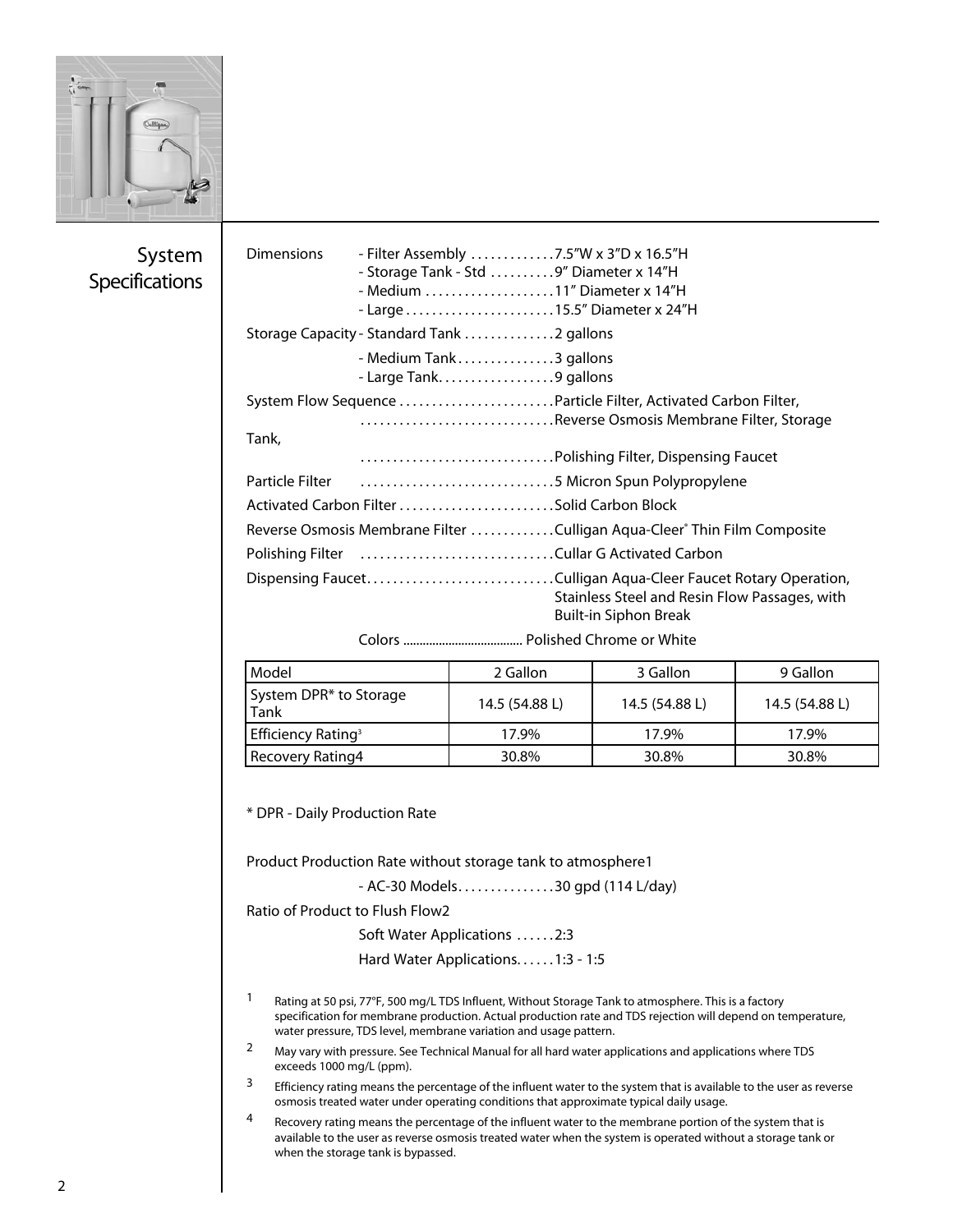

# Introduction

Thank you for choosing a Culligan Good Water Machine® drinking water system. Your new system is designed to bring you years of deliciously crystal-clear Culligan® water. With its special faucet installed on your sink, it's like getting bottled water straight from your kitchen tap.

With three separate filter technologies and its unique space-saving design, the Good Water Machine is the most advanced drinking water system available today from Culligan.

# About Your System

The reverse osmosis method of water treatment has long been regarded as one of the most efficient and effective ways to reduce impurities. It's the technology we've used to build your new Culligan Good Water Machine. In addition, we've incorporated activated carbon and fine particle filtration to bring you one of the most effective systems available today.

Good Water Machine System Components Refer to Figure 1, page 7

#### Particle Filter

The particle filter reduces dirt, sand, rust, and other microscopic particles 15 times smaller than a grain of sand.

#### Activated Carbon Filter

The activated carbon filter reduces elements that cause water to taste and smell unpleasant, including the taste and odor of chlorine, if present in your untreated water supply.

#### Reverse Osmosis Membrane Filter

The reverse osmosis (RO) membrane filter reduces dissolved substances, including radium, lead, and many others. These substances may not be in your water. See Performance Data Sheet for list of substances and removal percentages.

#### Manifold Assembly

The manifold serves as the functional hub of the system, directing and regulating the flow through each of the system's components. It makes the Good Water Machine extremely space efficient and simplifies filter changes.

#### Storage Tank

The storage tank holds up to 2 gallons of triple-filtered Culligan water under pressure for rapid delivery. Optional three and nine-gallon tanks are available.

# Polishing Filter

The Good Water Machine includes a second activated carbon filter as added assurance that your water will be crystal clear.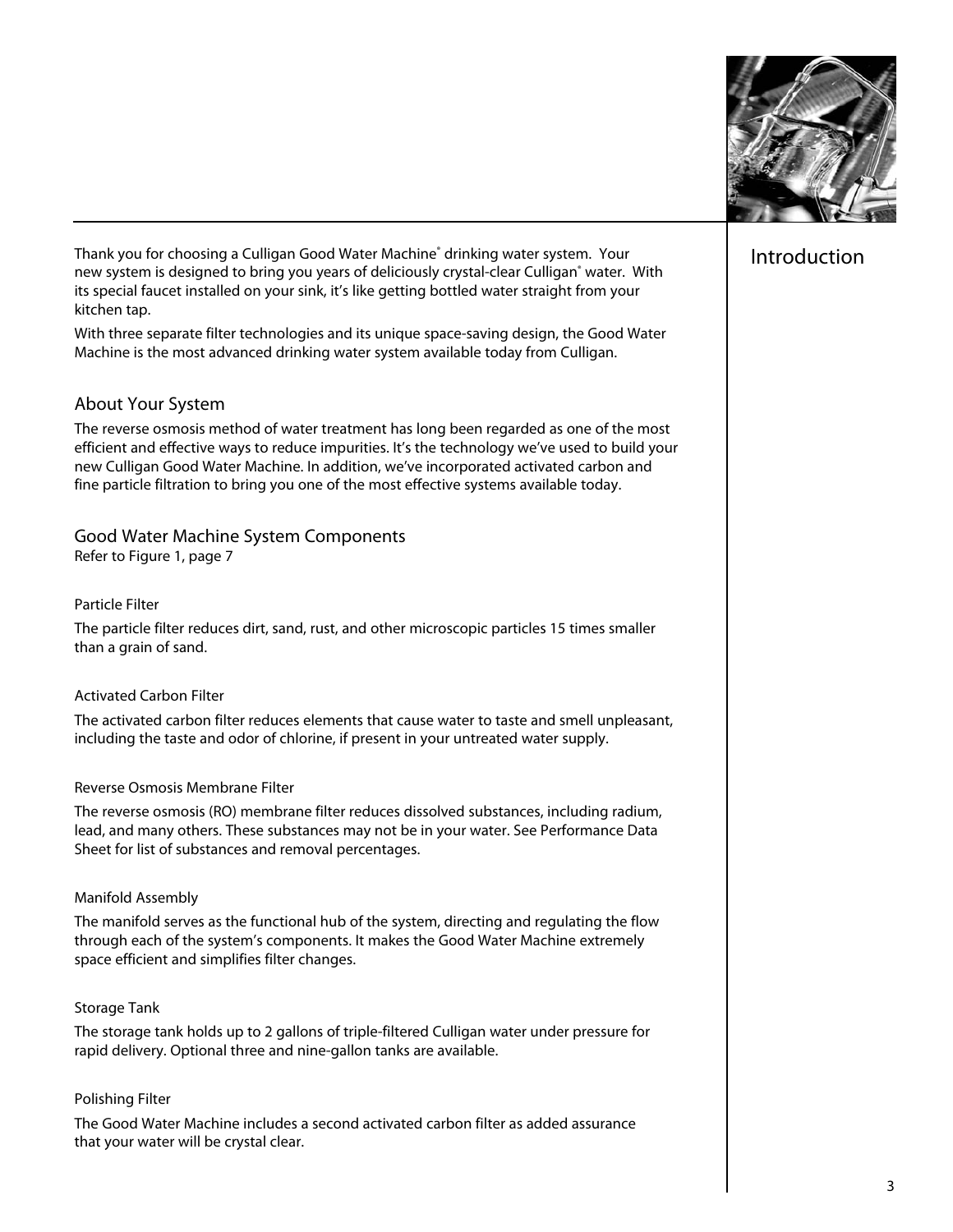

# Introduction (cont.)

# Faucet

The special drinking water faucet mounts conveniently on your kitchen sink. A simple twist of the handle is all it takes to enjoy refreshing Culligan drinking water.

# Certified Performance

 certified by WQA to NSF/ANSI 372, and CSA B483.1, and NSF/ANSI Standard 58 The Culligan Good Water Machine Model AC-30, AC-30M, AC-30L, AC-30 Plus, AC-30M Plus and AC-30L Plus Drinking Water Systems have been tested and for the effective reduction of TDS, Barium, Cadmium, Hexavalent and Trivalent Chromium, Lead, Radium 226/228, Copper and Selenium as verified and substantiated by test data.



Average removal percentages are as follows:

| AC-30 (M,L) & AC-30 Plus (M,L)                |                                                              |
|-----------------------------------------------|--------------------------------------------------------------|
|                                               | Barium97.90% Radium 226/228  80.00%                          |
|                                               |                                                              |
|                                               | Chromium III96.70% TDS/Sodium Chloride 87.3% (2 Gallon Tank) |
| Chromium VI88.50%                             |                                                              |
| Copper 95.30%                                 |                                                              |
| $1$ ead $\ldots \ldots \ldots \ldots 98.40\%$ |                                                              |
|                                               |                                                              |

The substances removed by this system are not necessarily in your untreated water. See Performance Data Sheet for exact percentages of contaminant removal.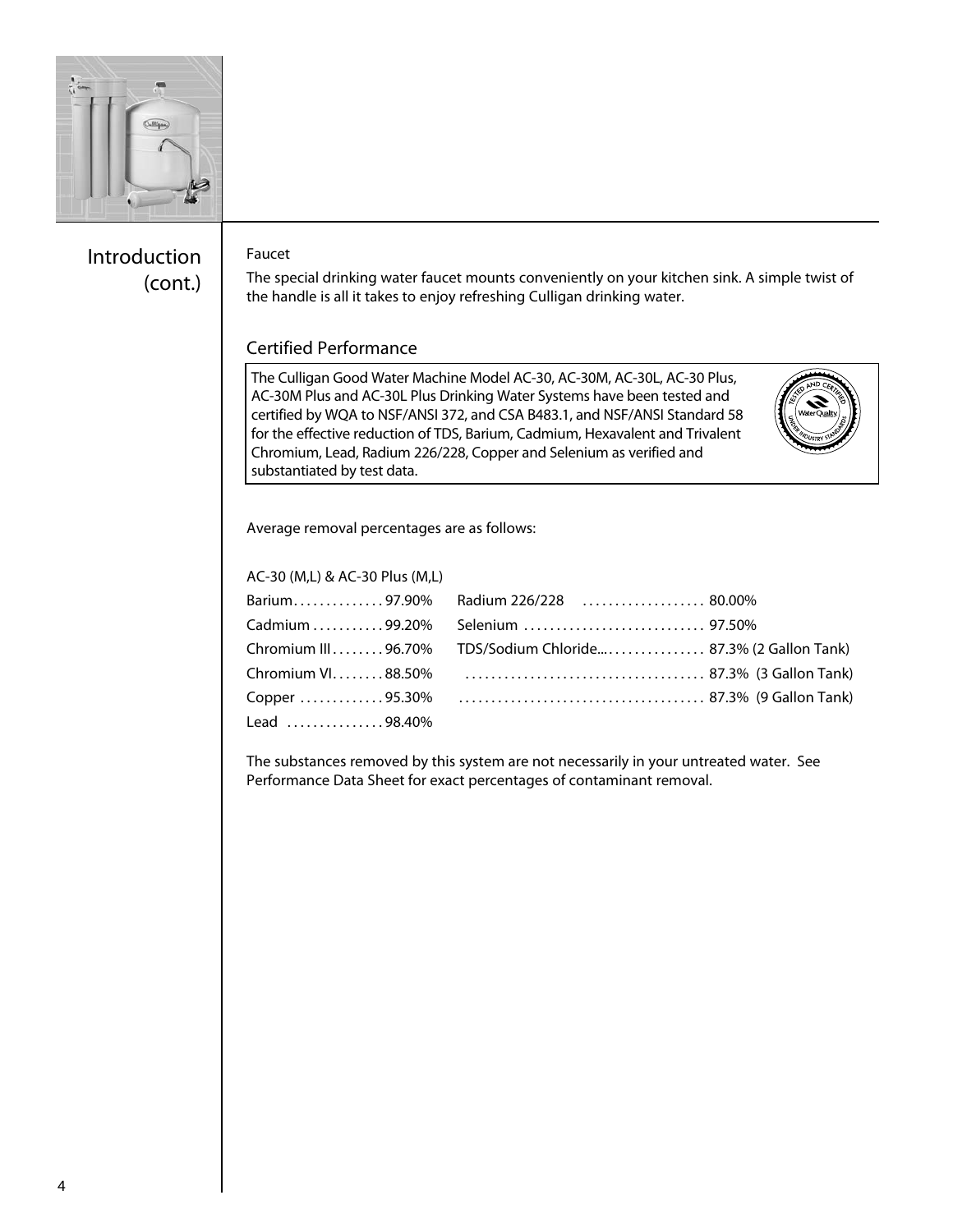

# How To Use Your System

With the Good Water Machine, you'll get a continuous supply of clear, refreshing water for drinking and cooking. But Culligan improves a lot more than just water. Crystal clear Culligan water is ideal for:

- coffee recipes pasta
- 
- 
- tea • baby formula ice cubes
	-
- everything you make with water
- 
- soup house plants steam irons
- • juice • pets • drink mixes

# Performance Check

This system contains a replaceable treatment component, critical for the effective reduction of Total Dissolved Solids, and that product water shall be tested periodically to verify that the system is performing properly.

"This reverse osmosis treatment system contains a replaceable component critical to the efficiency of the system. Replacement of the reverse osmosis component should be with one of identical specification, as defined by the manufacturer, to assure the same efficiency and contaminant reduction performance."

To check the performance of your Good Water Machine, it is necessary to measure the total dissolved solids (TDS) level of the filtered water. This simple test can be done quickly by your dealer.

The Good Water Sentry™ Water Quality Monitor is another way to keep track of your system's performance. This optional accessory checks your drinking water each time you use the special faucet, and signals when the membrane filter may need to be replaced.

AC-30 Plus, AC-30L Plus, and AC-30M Plus come with the Good Sentry Water Quality Monitor.

The Good Water Machine® Models are supplied with a nitrate test kit. Product water must be tested frequently according to the instructions provided with the kit.

If the water quality of your system seems to have declined, drain the storage tank and allow the system to refill. If the problem persists, call your Culligan Man™ for service.

Suggested Installation Equipment

Tools Sink Cutting Tools

- Screwdriver, blade and Phillips (#1) Porcelain Cutter Kit, 1-1/4 inch diameter,
- Greenlee Hole Punch, 1-1/4 inch diameter Center Punch
- Plumbers Putty
- Heavy Duty Drill with speed control to
- 
- Screwdriver, blade and Phillips (#1)
- PN 00591625 1/8 inch diameter pilot drill for #10 screws
	- Center Punch
- Plumbers Putty  **Razor Blade Knife**
- Heavy Duty Drill with speed control to Faucet Installation Tool, PN 00-4033-75
	- 400 rpm Aqua-Cleer <sup>H</sup> Series or "System" series filter housing

# Introduction (cont.)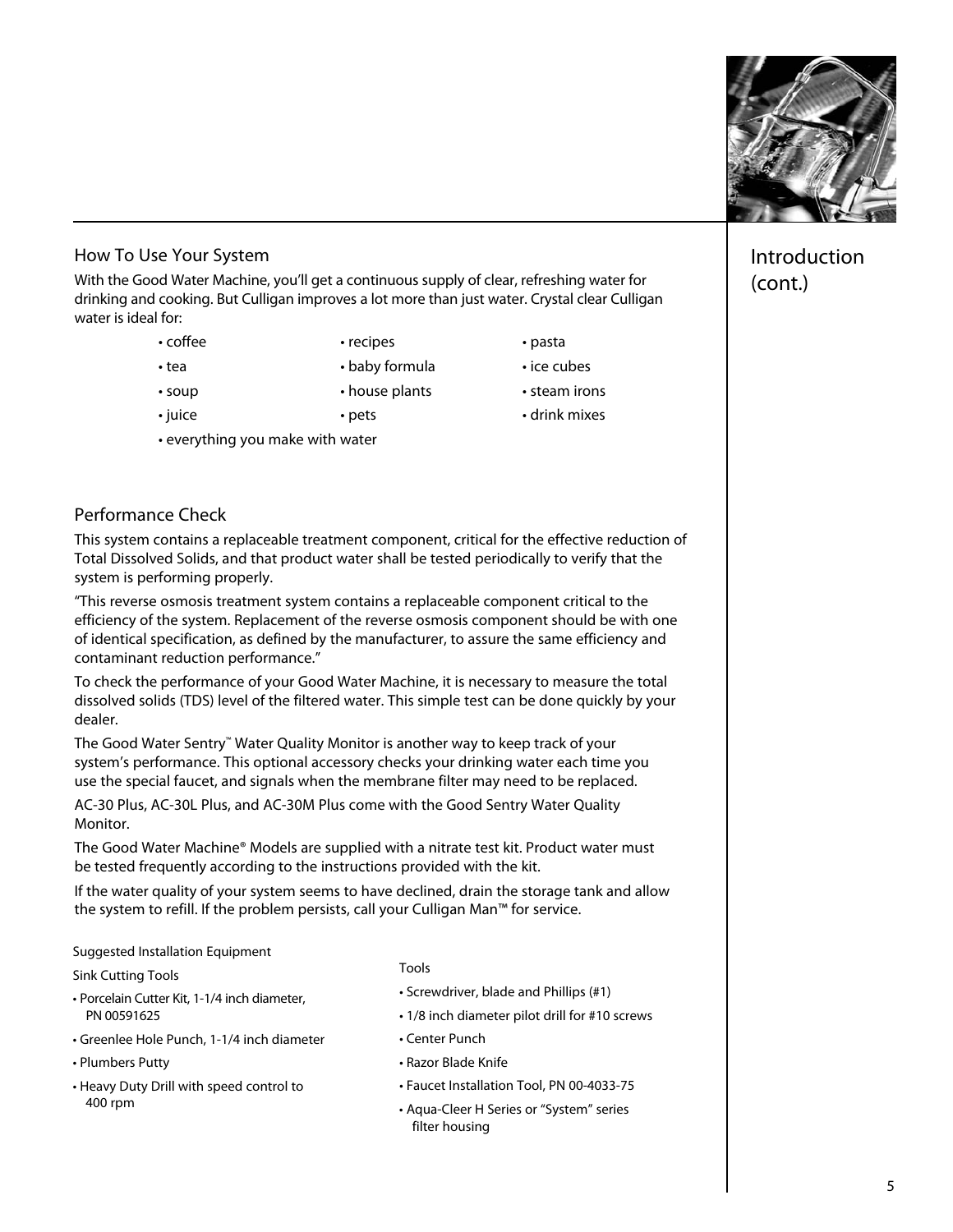

# Installation

 This Owner's Guide provides visual assembly reference only. Since specialized skills are required in the assembly of the drinking water system, we recommend that you contact your local independently operated Culligan dealer to complete this installation.

Please refer to the Aqua-Cleer/Good Water Machine Drinking Water Systems Technical Manual (01018587) for installation guidelines on the following topics:

- 
- Faucet Installation Flushing Procedure for Pre-Filters
	- Storage Tank Settings
- Post Installation Performance Measurements

# Application Guidelines The Good Water Machine is designed for use on potable water supplies meeting the guidelines outlined in Table 1. The system should be installed on your home's cold water line. The flushing stream should discharge through an approved siphon break as illustrated in Figure 1. Installation of this system must comply with state and local laws and regulations.

The Good Water Machine may also be used to provide crystal-clear Culligan water to other drinking water using appliances such as an icemaker or refrigerator. Installing the unit to supply filtered water to other appliances may be complicated and require additional components for proper use. We again recommend that you contact your local independently operated Culligan dealer to complete this type of installation. Use of the Good Water Machine with these and other appliances must follow the guidelines set forth in the Aqua-Cleer/Good Water Machine Drinking Water Systems Technical Manual ( 01018587). Installations that do not follow these guidelines run the risk of working improperly or even causing damage to the appliances.

| Table 1 - Influent Water Characteristic   |                              |  |  |
|-------------------------------------------|------------------------------|--|--|
| Pressure                                  | 40 - 120 psi (280 - 827 kPa) |  |  |
| Temperature                               | 33 - 100°F (1 - 38°C)        |  |  |
| Total Dissolved Solids (TDS) <sup>1</sup> | 0 - 2500 ppm (0 - 2500 mg/L) |  |  |
| pH                                        | $5 - 10$                     |  |  |
| Chlorine <sup>2</sup>                     | $0 - 3$ ppm $(0 - 3$ mg/L)   |  |  |
| Chloramine                                | $0 - 3$ ppm $(0 - 3$ mg/L)   |  |  |
| Turbidity                                 | $0 - 10$ NTU                 |  |  |
| Hardness $3$                              | $0 - 10$ gpg                 |  |  |
| Iron                                      | $0 - 1$ ppm $(0 - 1$ mg/L)   |  |  |
| <b>Bacterial Quality</b>                  | Potable                      |  |  |

<sup>1</sup> See the Technical Manual for all applications where TDS exceeds 1000 ppm (1000 mg/L). A booster pump is strongly recommended.

- <sup>2</sup> The reverse osmosis membrane filter used in this system may be damaged by chlorine. This system includes activated carbon which protects this element by reducing chlorine. Influent chlorine should not exceed 3 mg/L.
- $3$  A softener is strongly recommended for water over 10 gpg.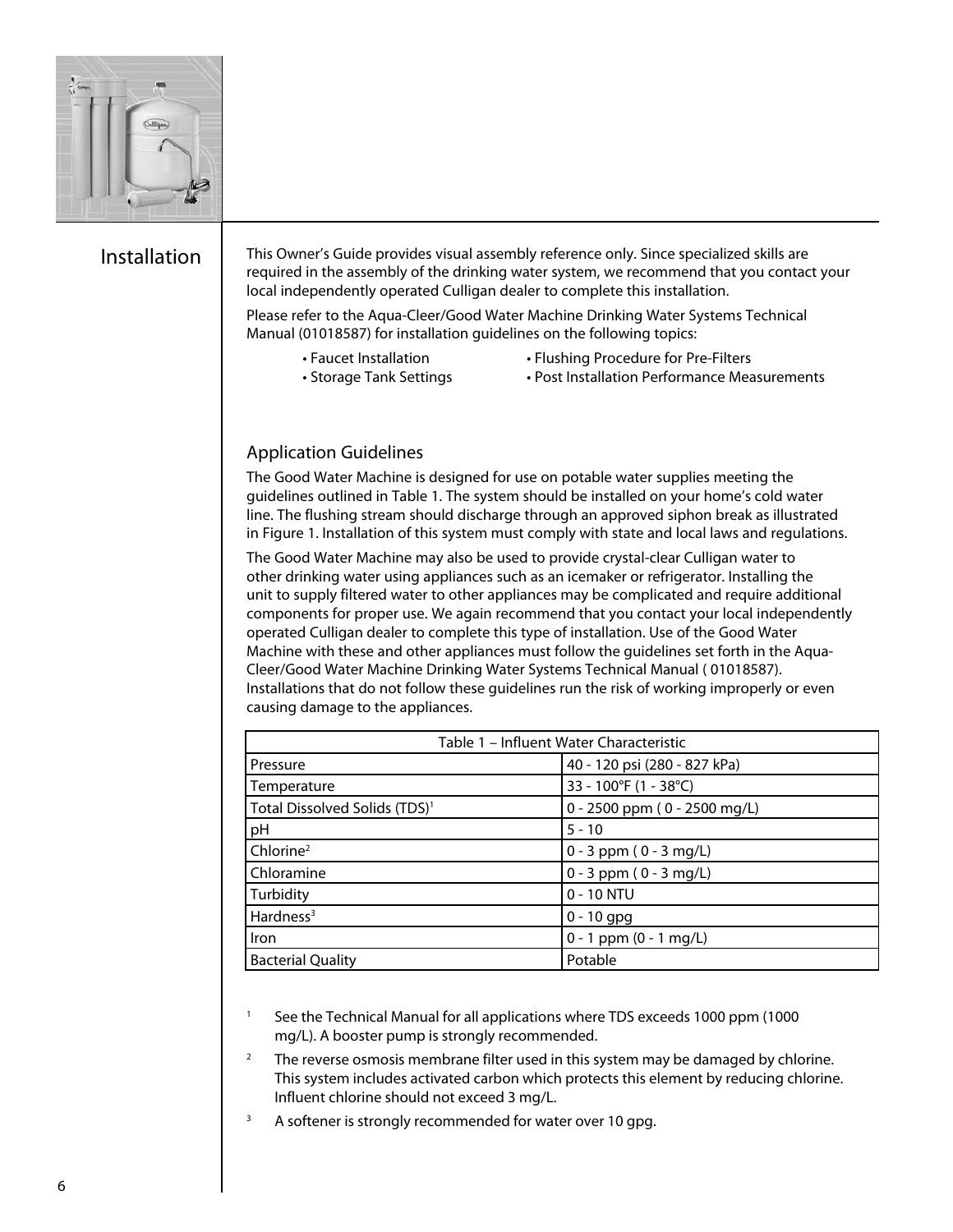

The exact placement of the components will vary by installation. Although shown beneath a  $\Box$  Installation sink, it may be installed in a basement, crawl space, or in an adjacent cabinet. Regardless of where the system is installed, the flow sequence described by (Figure 1) must be observed.

The Aqua-Cleer'/Good Water Machine' drinking water system is designed to be mounted near a sink for easy access to cold water and drain lines. Lengths of 1/4-inch and 3/8 inch OD plastic tubing will be required to make this installation. A length of Culligan' drain tubing is required to install the air gap siphon break.

Evaluate the installation site to determine the easiest path for the plumbing to follow. Take care to make the installation as neat as possible.



Notice: Install the drain line so that it runs downward with no loops or low spots. Otherwise the unit will overflow at the air gap siphon break built into the faucet, or make irritating gurgling sounds. The concentrate line that leads to the faucet should be installed in a straight vertical path to avoid making a gurgling noise.  $\begin{array}{c|c} \hline \end{array}$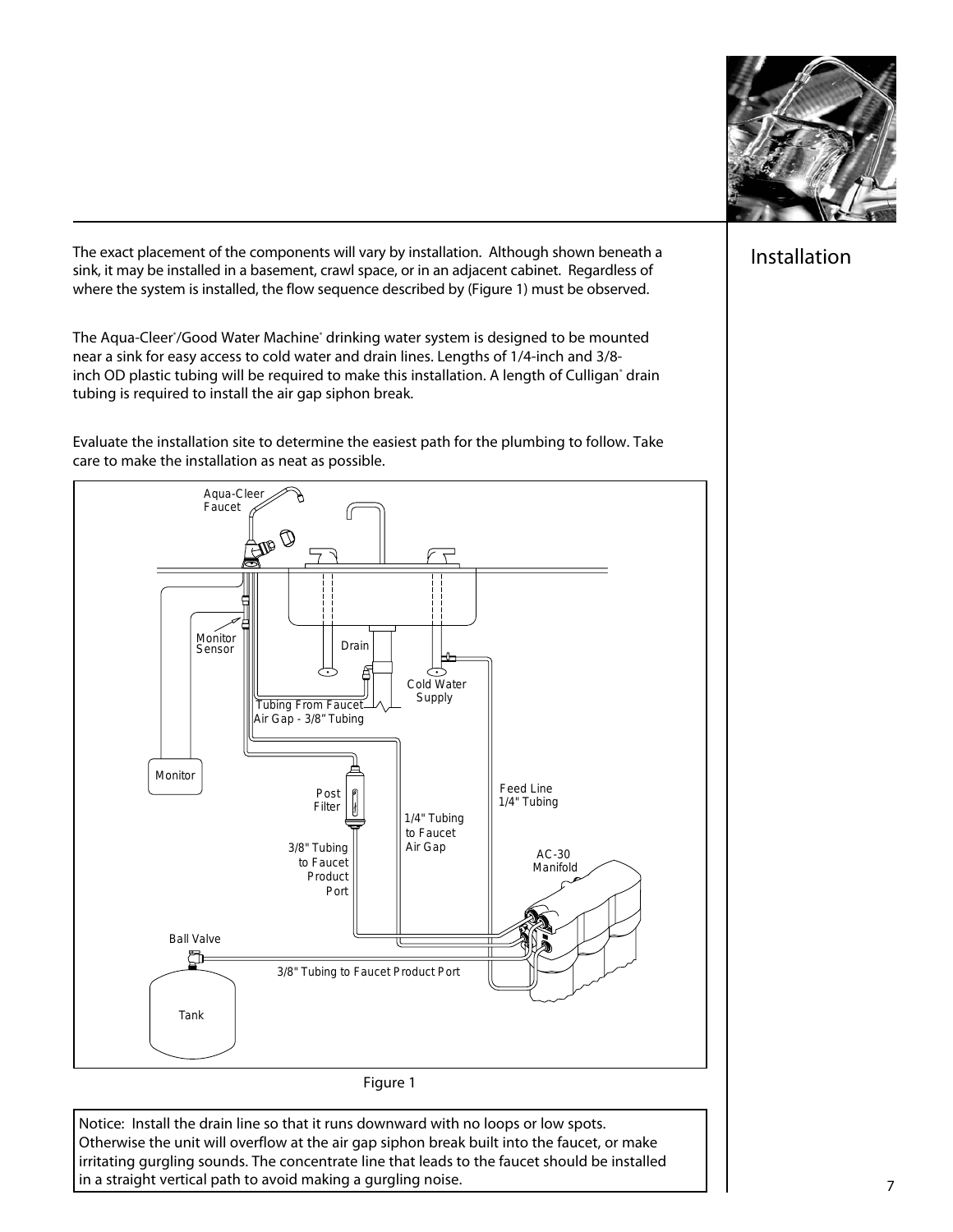

# Servicing Your System

# Service Schedule

When properly maintained, your Good Water Machine will give you years of dependable service. Use the following as a guide to get the most out of your system. Service frequency may vary depending on your local water conditions. High sediment, chlorine, turbidity, or hardness levels may require more frequent service. Refer to Figures 3 & 4.

At Least Once Per Year

#### Replace:

- Particle Filter (1)
- Activated Carbon Filter (2)
- Polishing Filter (4)

#### Check:

- RO Membrane Filter (3)
	- TDS Reduction Performance
	- Flow Rates
- Capillary Assembly

 Sanitize the System.

Use the convenient chart inside the back cover of this booklet to keep track of your system's maintenance.

# Filter Replacement

Culligan recommends that you have your Good Water Machine serviced by your local Culligan Man. You can rely on his or her experience and expertise to keep your system in top operating condition.

If you wish to service your system, the filters are available from your Culligan dealer. For replacement components, or to measure the Total Dissolved Solid (TDS) Reduction Performance please contact your local Culligan Dealer or 1-800-CULLIGAN (1-800-285 5442) for the dealer near you. See the Parts List at the end of this section for replacement numbers.

# Cartridge Conditioning

The activated carbon, reverse osmosis, polishing filter, and particle filter cartridges must be conditioned as follows prior to installation into the Good Water Machine. Your Culligan Man can do these important procedures at the time of purchase.

Activated Carbon Cartridge—10-minute flush to remove carbon dust

RO Membrane Filter—Minimum 24-hour flush to remove preservative solution

Polishing Filter—2-gallon flush to remove carbon dust

Particle Filter—10-minute flush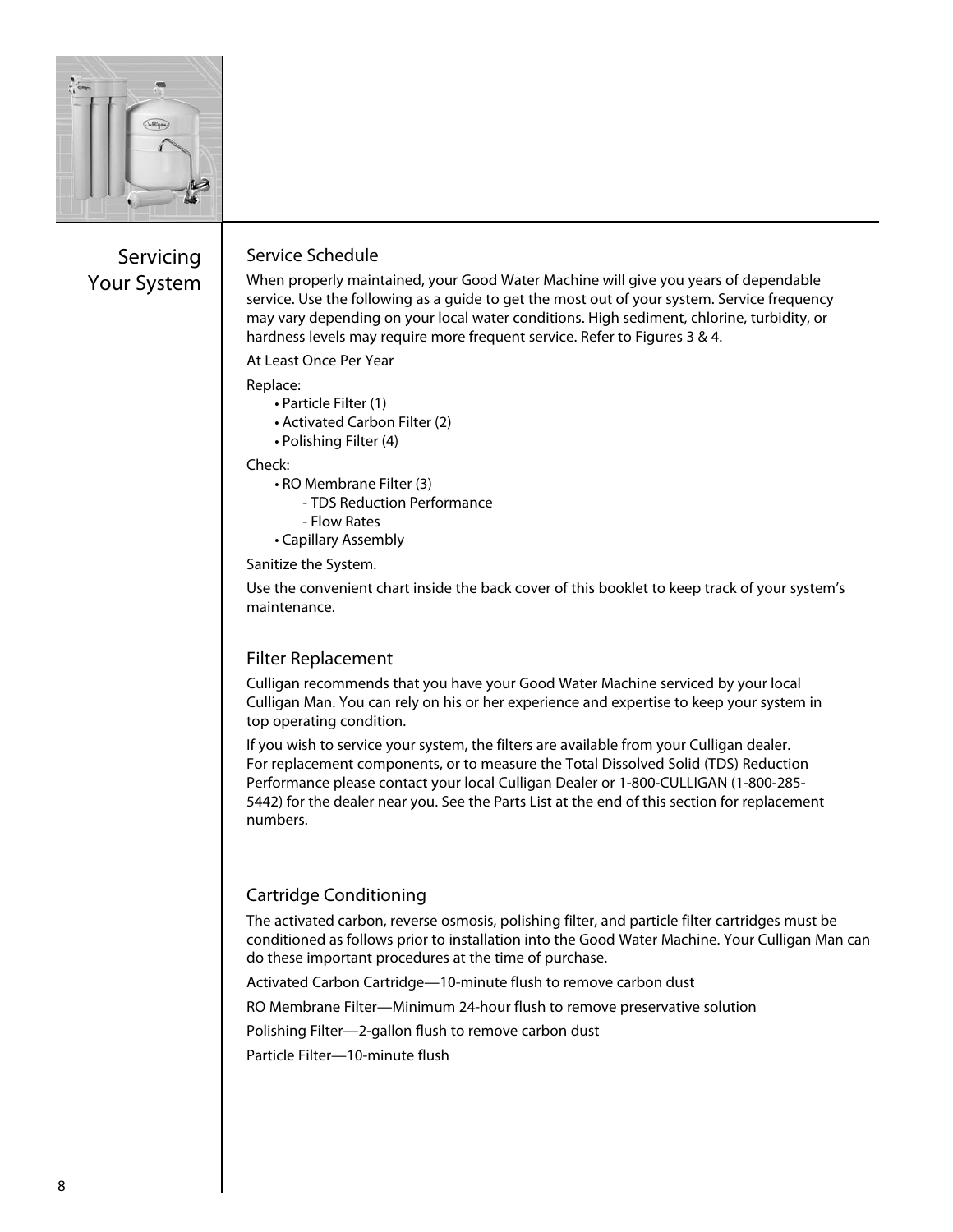

# Servicing Your System (cont.)

# Tubing Connectors

The Good Water Machine features easy-to-use push-in tubing connectors (Fig. 2) on the manifold assembly and the polishing filter.

To disconnect the connector, hold the collar against the fitting body and pull the tube from the fitting.

To assemble lubricate the tubing end with water and push the tubing into the connector until it bottoms out. Be sure the tubing is smooth and free of abrasions, be sure the tubing is smooth and free of abrasions,<br>otherwise a leak may result.







# Filter Replacement and Sanitizing Procedure

Use the following procedure and the reference in Figure 3 when servicing the Good Water Machine.

Notice: Cleanliness is essential in the filter replacement procedure. Be sure to wash your hands thoroughly before handling filters. The use of protective gloves is strongly recommended.

Materials:

 Flat-blade and #2 Phillips screwdrivers Pre-flushed activated carbon cartridge and polishing filter cartridge Particle filter Household (5.25%) bleach—hydrogen peroxide is not recommended Clean 1-gallon plastic container with cap 100-ml graduated cylinder Plastic pan to hold manifold assembly Tubing connector, 3/8" tube x 3/8" tube Paper towels Disposable plastic gloves (like those used in the food service industry)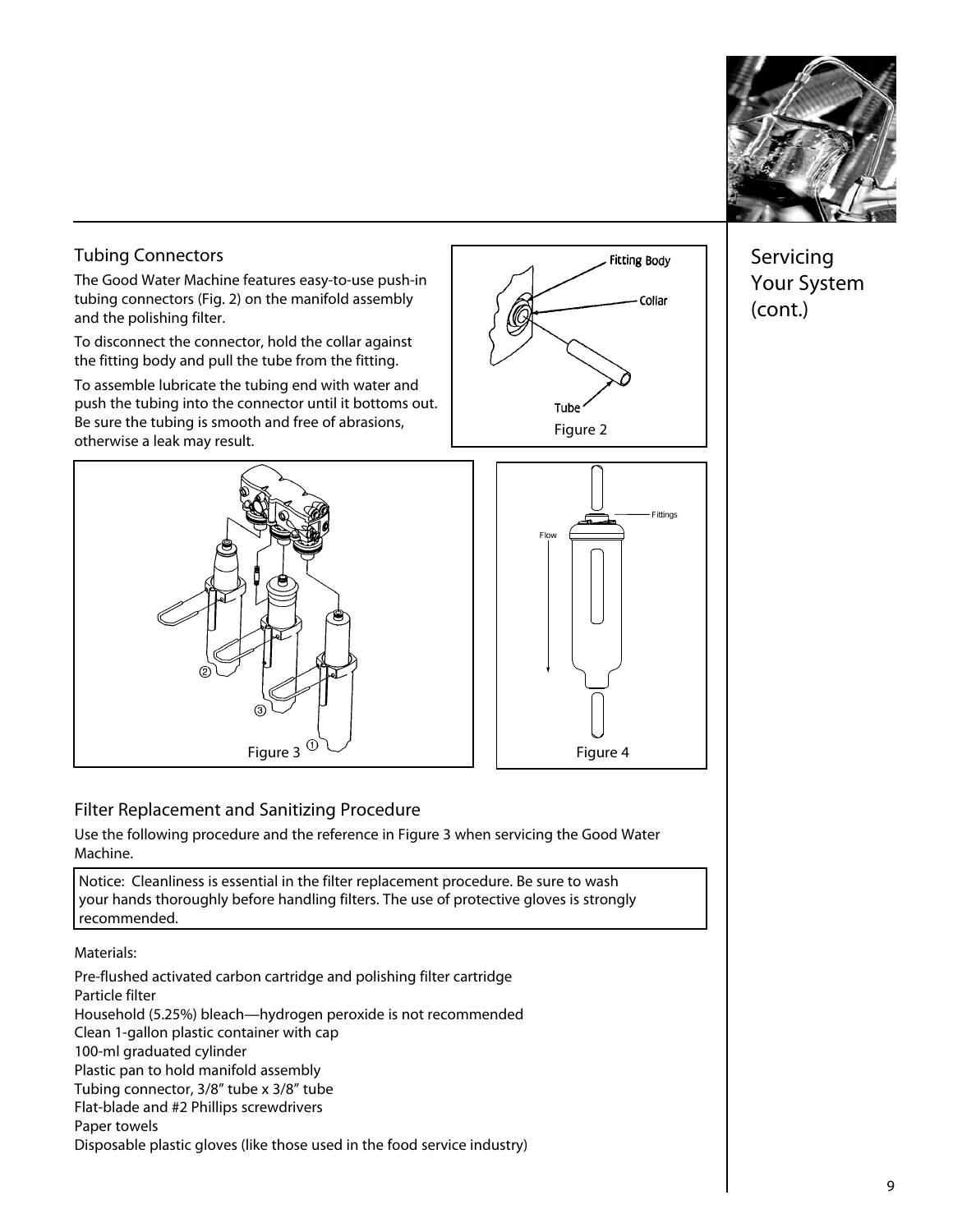

# Servicing Your System (cont.)

# Preparation

- 1. Locate the system's supply valve and turn off the system's water supply.
- 2. Using the graduated cylinder, add 5 ml (about 1 teaspoon) of bleach to the 1-gallon container. Open the dispenser faucet and fill with one gallon of product water. If there is not enough RO water, fill the container the rest of the way with soft water. Cap the container and shake to mix.

Notice: If any RO water remains after filling the container, you may want to fill a pitcher with the drinking water as it will take several hours for the system to refill after servicing. In any case, leave the faucet open until the storage tank is empty and then, close the faucet.

- 3. Remove the polishing filter (Fig. 4) and discard. Connect the tubing ends together with the tubing connector.
- 4. Lift the filter assembly from the mounting bracket and place it in the plastic pan to catch any dripping water.
- 5. Using the flat-blade screwdriver, pull the u-clips from all three housings. Insert the u-clip into the two square holes at the bottom rear of the manifold and push up to release the filter housings. Remove the housings with a downward twisting pull.
- 6. Remove the particle filter cartridge and the activated carbon cartridge and discard. If the RO membrane filter will be reused, clean the outside with a wet paper towel and place the membrane filter in a clean, unused plastic bag.
- 7. Wet some paper towels with the diluted bleach solution. Clean the inside of the housings and the underside of the manifold with the paper towels.

# Sanitizing the Storage Tank and Faucet

1. Add 15 ml (about one tablespoon) of bleach to the particle filter housing (#1, Figure 3). Replace all three housings on the manifold and insert the u-clips.

Notice: The weight of the storage tank will increase by 8 to 16 pounds. Turn off the water supply valve.

- 2. Turn on the supply valve and fill the storage tank with 1 to 2 gallons of water.
- 3. Wait ten minutes before opening the faucet and draining the storage tank. Do not rinse any remaining solution from the tank.

 Notice: During this time, proceed to the "Sanitizing the Manifold Assembly" section.

Wait to do step 4 until indicated.

4. Remove the temporary tubing connector and replace it with a new polishing filter. Make sure the flow arrow on the polishing filter points to the faucet (Figure 4).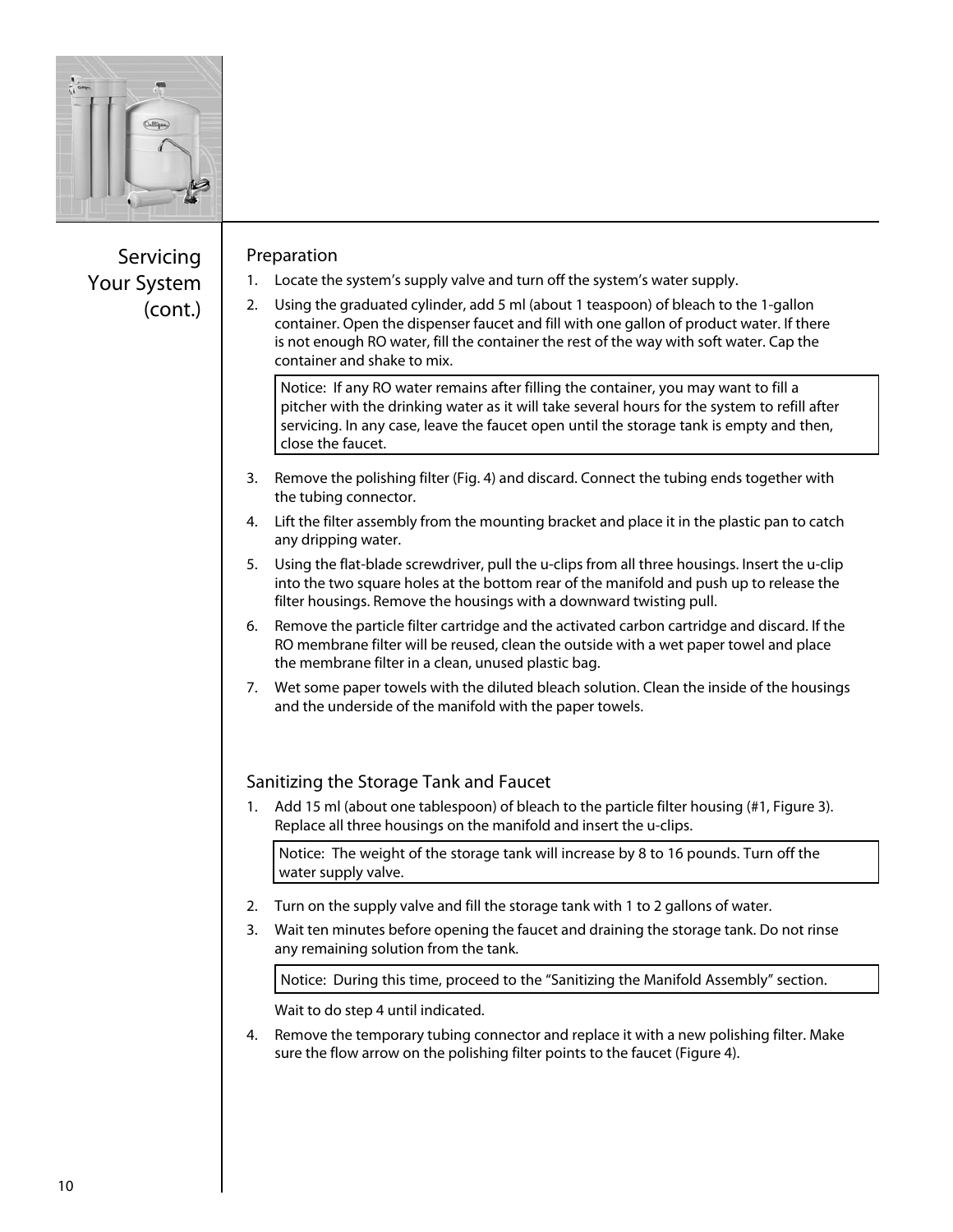

# Sanitizing the Manifold Assembly

- 1. Using the flat-blade screwdriver, pull the u-clips from all three housings. Insert the u-clip into the two square holes at the bottom rear of the manifold and push up to release the filter housings. Remove the housings with a downward twisting pull. Discard any solution remaining in the housings.
- into position #1 in the manifold. 2. Open the particle filter cartridge bag half way, being careful not to touch the filter element. Lubricate the particle filter cartridge o-rings with water and insert the cartridge
- 3. Fill housing #1 about 2/3 full of the diluted bleach solution from the 1-gallon container. Assemble the housing to the manifold and replace the u-clip.
- 4. Repeat steps 2 and 3 for housing #2 (activated carbon cartridge) and housing #3 (RO membrane filter).

Notice: For RO membrane filters that have a single open-end, pour diluted bleach solution into the center tube.



Caution! The solution should remain in contact with the RO membrane filter for at least five (5) but no longer than ten (10) minutes. Longer contact time will shorten the life of the membrane.

 Notice: While waiting for the filters to be sanitized, complete step 4 of the "Sanitizing the Storage Tank and Faucet" section. Then complete step 5 below.

- 5. Using the #2 Phillips screwdriver, loosen the capillary assembly retaining screws, then twist and remove the assembly. Inspect the tubing for plugging and kinks and replace the tubing as needed. Reinstall the capillary assembly, but leave the screws 1/4 turn loose.
- 6. In this step, you will need to observe water flowing to the drain. If the drain flow is not visible with the current tubing connections, install a temporary drain tube in the waste port of the manifold. Turn on the supply valve. When water is seen flowing to the drain, carefully loosen the capillary tube assembly retaining screws until the flow to the drain increases.

Notice: When the assembly is about 3/16" out of the manifold, the o-ring seal for the capillary tube is bypassed, but there should be no external leaks.

- 7. Rinse the manifold assembly for five minutes or until no chlorine is detected in the water passing to the drain. Tighten the capillary assembly retaining screws.
- 8. Check the performance of the system according to the procedure outlined in the "Performance and Technical Information" section of this manual. Replace the RO membrane if necessary.
- 9. Instruct the customer to discard the first glassful of water from the system to flush out any residual chlorine that might remain in the polishing filter tubing and faucet. The polishing filter will remove any chlorine remaining in the storage tank.
- 10. Record your service on the chart at the end of the Owner's Guide.

Servicing Your System (cont.)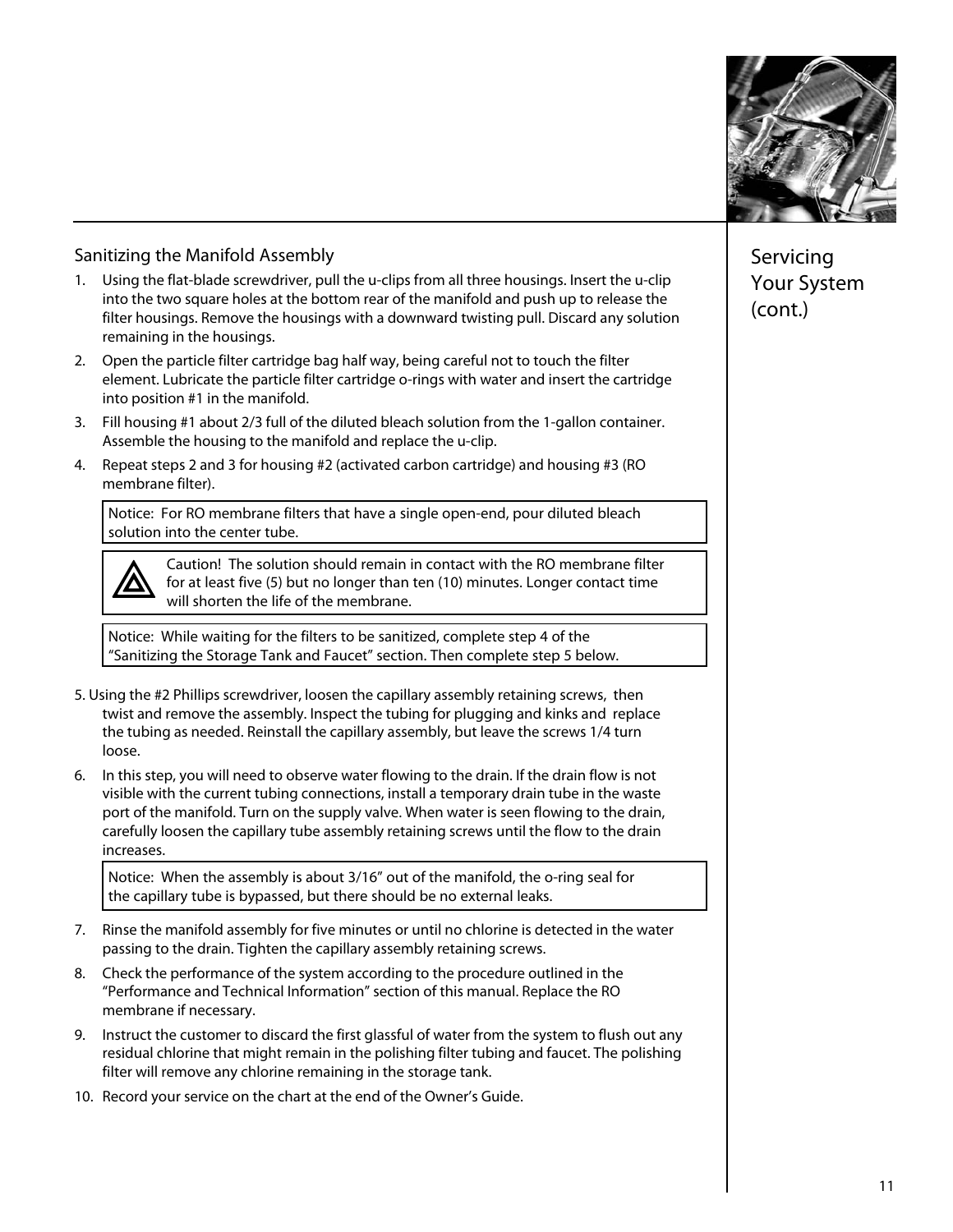

Parts List



\* Not Illustrated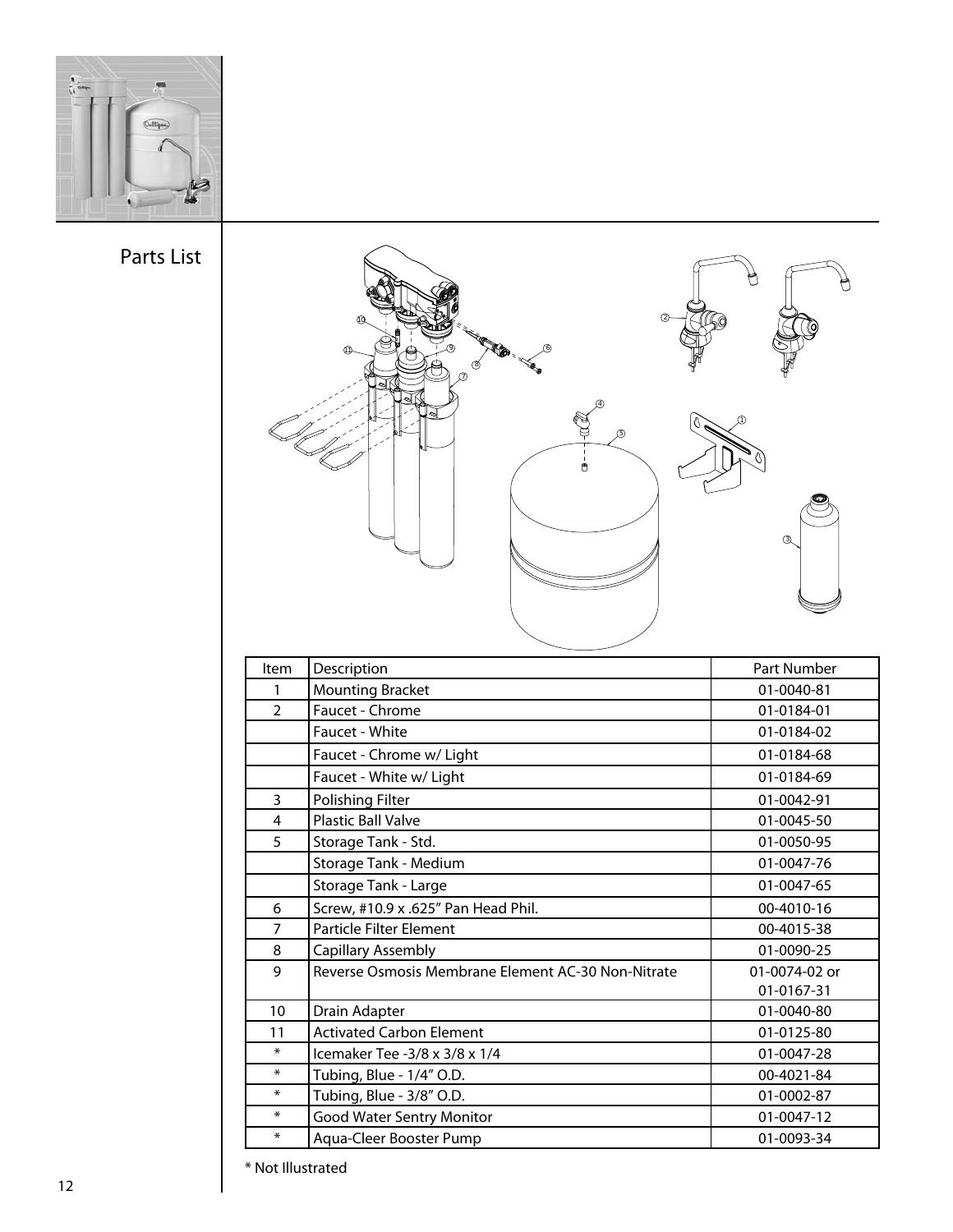

Model Serial No.

Date Installed

For Service Call Culligan At: (\_\_\_\_\_\_\_)

| Filter(s) Changed |                    |                                          |                              |                  |           |
|-------------------|--------------------|------------------------------------------|------------------------------|------------------|-----------|
| Date Serviced     | Particulate Filter | <b>Activated Carbon</b><br><b>Filter</b> | RO Membrane<br><b>Filter</b> | Polishing Filter | Sanitized |
|                   |                    |                                          |                              |                  |           |
|                   |                    |                                          |                              |                  |           |
|                   |                    |                                          |                              |                  |           |
|                   |                    |                                          |                              |                  |           |
|                   |                    |                                          |                              |                  |           |
|                   |                    |                                          |                              |                  |           |
|                   |                    |                                          |                              |                  |           |
|                   |                    |                                          |                              |                  |           |
|                   |                    |                                          |                              |                  |           |
|                   |                    |                                          |                              |                  |           |
|                   |                    |                                          |                              |                  |           |
|                   |                    |                                          |                              |                  |           |
|                   |                    |                                          |                              |                  |           |
|                   |                    |                                          |                              |                  |           |
|                   |                    |                                          |                              |                  |           |
|                   |                    |                                          |                              |                  |           |
|                   |                    |                                          |                              |                  |           |
|                   |                    |                                          |                              |                  |           |
|                   |                    |                                          |                              |                  |           |
|                   |                    |                                          |                              |                  |           |
|                   |                    |                                          |                              |                  |           |
|                   |                    |                                          |                              |                  |           |
|                   |                    |                                          |                              |                  |           |
|                   |                    |                                          |                              |                  |           |
|                   |                    |                                          |                              |                  |           |
|                   |                    |                                          |                              |                  |           |
|                   |                    |                                          |                              |                  |           |
|                   |                    |                                          |                              |                  |           |

Culligan<sup>®</sup> Good Water Machine<sup>®</sup> Service Log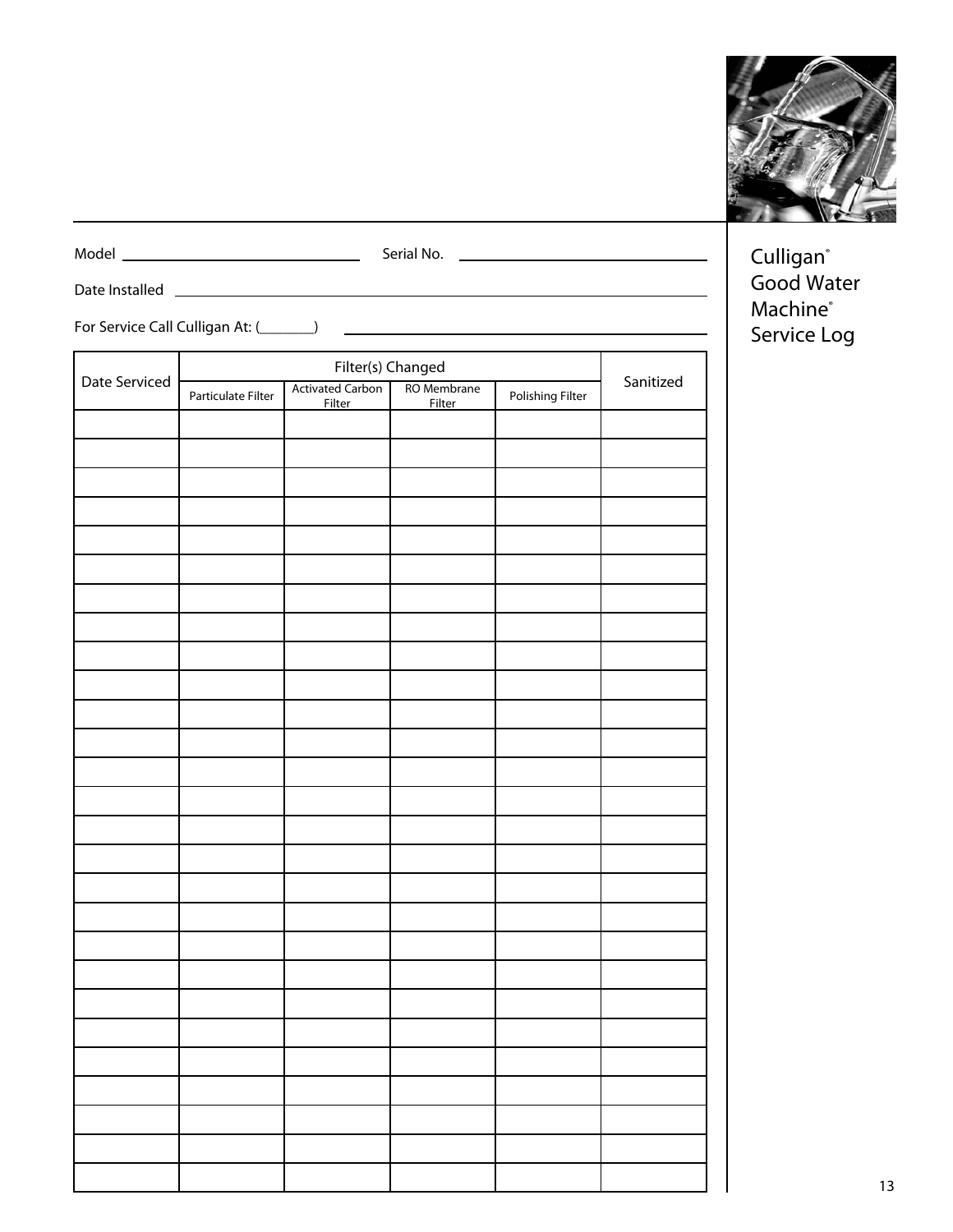

# Performance Data Sheet

Important Notice: Read this Performance Data Sheet and compare the capabilities of the unit with your actual water treatment needs. Culligan recommends that you have your water supply tested to determine these needs before purchasing a water treatment unit.

Culligan knows the more informed you are about your water treatment systems, the more confident you will be about its performance. It's because of this and more than seventy years of commitment to customer satisfaction that Culligan is providing this Performance Data Sheet to its customers.

• AC-30L • AC-30L Plus

**MCDD** 

| Manufacturer: | (847) 430-2800 | Culligan International Company, | 9399 W. Higgins Rd, Suite 1100, Rosemont, IL 60018 USA            |  |
|---------------|----------------|---------------------------------|-------------------------------------------------------------------|--|
| Product:      |                |                                 | Culligan Good Water Machine Reverse Osmosis Drinking Water System |  |
|               | MODELS:        | $\cdot$ AC-30                   | $\cdot$ AC-30 Plus                                                |  |
|               |                | $\cdot$ AC-30M                  | • AC-30M Plus                                                     |  |

Use Guidelines

- • Working Pressure: 40-120 psig (280-827 kPa)
- Do not allow exposure to temperatures below 33°F (1°C)
- • Maximum operating temperature: 100°F (38°C)
- • This system must be installed according to local plumbing codes on the cold water line.
- • This system requires regular replacement of all filters to maintain proper operation. Depending on usage and influent water quality, the carbon and particulate filters should be changed at least annually and the reverse osmosis membrane should be replaced every 3-5 years. Varying chlorine, sediment or TDS levels may affect replacement frequency.

- • If water production decreases or a noticeable taste change occurs, contact your local Culligan Dealer. A Culligan professional can determine if your drinking water system requires servicing. Optional water quality monitors are also available to monitor the performance of the reverse osmosis membrane.
- Caution! Do not use with water that is microbiologically unsafe or of unknown quality without adequate disinfection before or after the system.
- The Good Water Sentry Water Quality Monitor is another way to keep track of your systems performance. This optional accessory checks your drinking water each time you use the special faucet, and signals when the membrane filter may need to be replaced.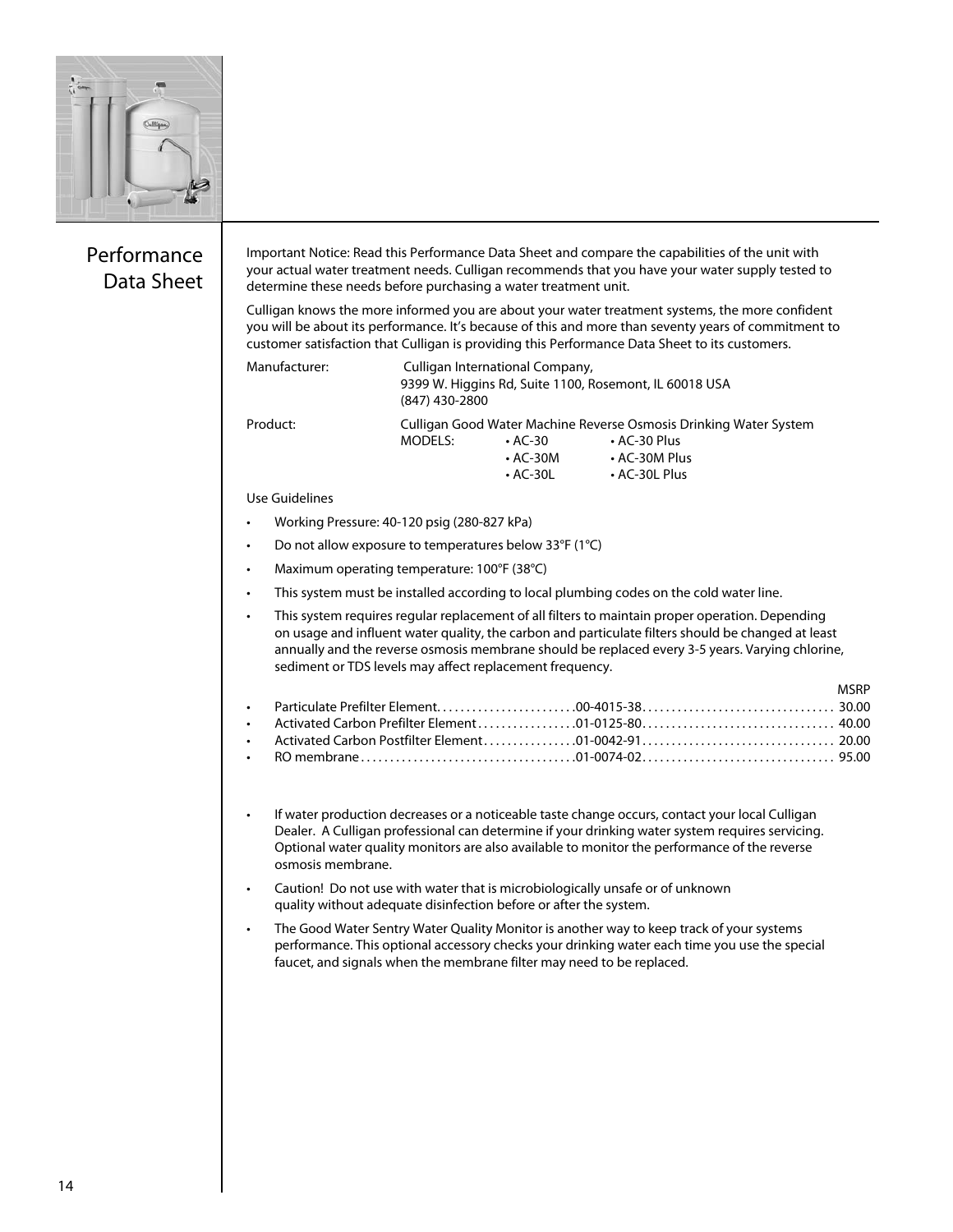

These systems have been tested and certified by WQA according to NSF/ ANSI 372, and CSA B483.1, and NSF/ANSI Standard 58 for the reduction of the substances listed below. The concentration of the indicated substances in water entering the system was reduced to a concentration less than or equal to the permissible limit for water leaving the system, as specified in NSF/ANSI 58.



Performance Data Sheet (cont.)

#### Substance Removal<sup>1</sup>

| Substance                            | Influent<br>Challenge<br>Concentration<br>(mq/L) | Max.<br>Permissible<br><b>Product Water</b><br>Concentration<br>(mg/L) | Minimum<br>Percent<br>Removal | Average<br>Percent<br>Removal |
|--------------------------------------|--------------------------------------------------|------------------------------------------------------------------------|-------------------------------|-------------------------------|
| Barium                               | $10.0 +/- 10%$                                   | 2.0                                                                    | 88.40%                        | 97.90%                        |
| Cadmium                              | $0.03 +/- 10%$                                   | 0.005                                                                  | 92.20%                        | 99.20%                        |
| <b>Hexavalent Chromium</b>           | $0.30 +/- 10%$                                   | 0.1                                                                    | 83.00%                        | 88.50%                        |
| <b>Trivalent Chromium</b>            | $0.30 +/- 10%$                                   | 0.1                                                                    | 92.50%                        | 96.70%                        |
| Chromium (Hexavalent<br>& Trivalent) | $0.3 +/- 10%$                                    | 0.05 (Hex.)<br>& 0.05 (Tri.)                                           |                               |                               |
| Copper                               | $3.00 +/- 10%$                                   | 1.3                                                                    | 95.30%                        | 95.30%                        |
| Lead                                 | $0.15 +/- 10%$                                   | 0.010                                                                  | 93.50%                        | 98.40%                        |
| Radium 226/228 <sup>4</sup>          | 25 pCi/L +/- 10%                                 | 5 pCi/L                                                                | 80.00%                        | 80.00%                        |
| Selenium                             | $0.10 + 10%$                                     | 0.05                                                                   | 93.90%                        | 97.50%                        |

1 While testing was performed under standard laboratory conditions, actual performance may vary depending on water pressures, temperatures, and other substances which may be found in your water.

2 Based upon testing methods using Barium as a surrogate. All concentrations in pCi/L: Pico curies per liter.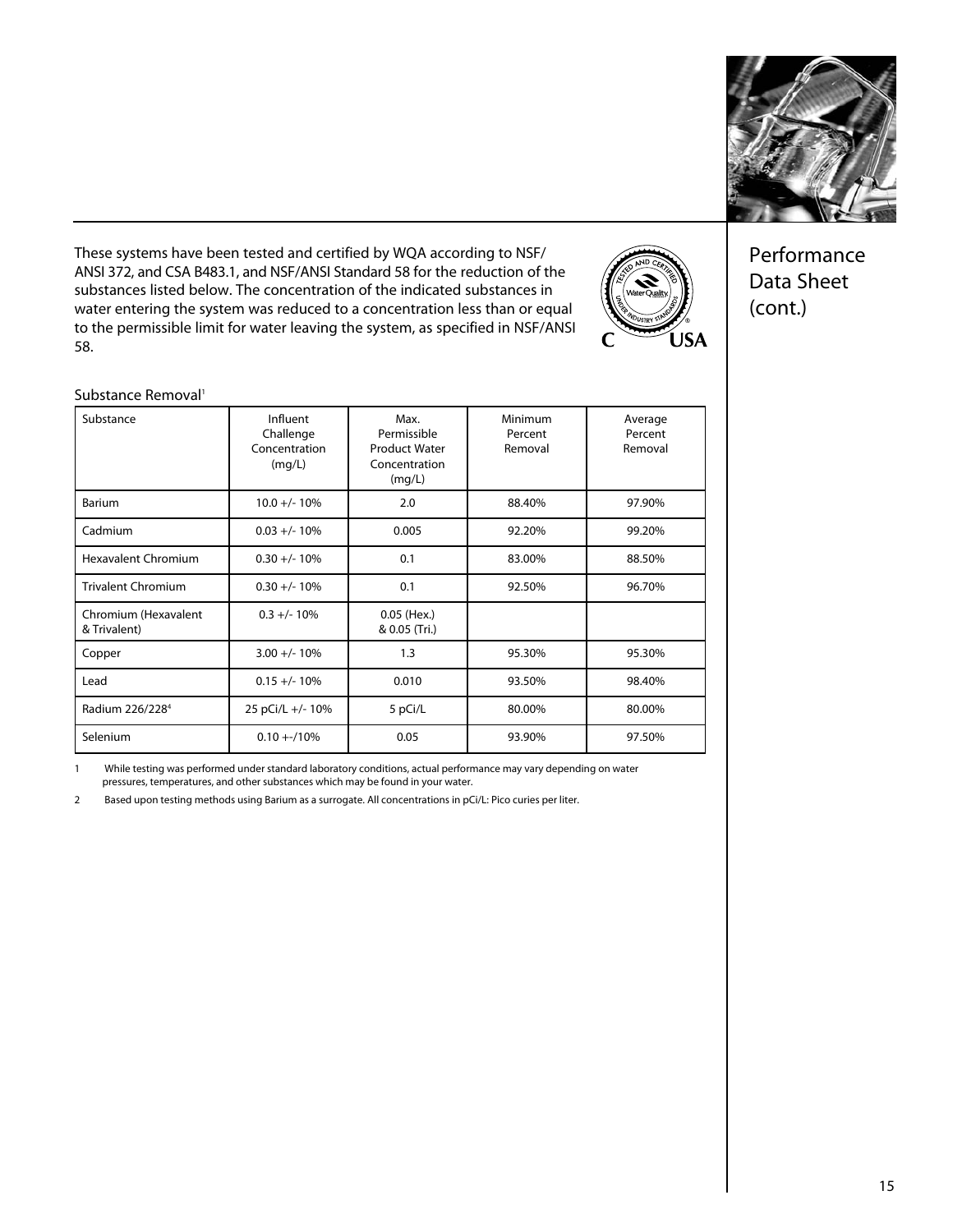

# Performance Data Sheet (cont.)

#### Output (Total Dissolved Solids (TDS) Reduction and Output Production)<sup>1</sup>

| Tank Size                                                   | 2 Gallon          | 3 Gallon          | 9 Gallon          |
|-------------------------------------------------------------|-------------------|-------------------|-------------------|
| Product system daily prod. rate to pressurized storage tank | 14.5 qpd (54.8 L) | 14.5 qpd (54.8 L) | 14.5 qpd (54.8 L) |
| Prod. rate w/o storage tank to atmosphere                   | 30 qpd            | 30 gpd            | 30 qpd            |
| Efficiency rating <sup>2</sup>                              | 17.9%             | 17.9%             | 17.9%             |
| Recovery rating <sup>3</sup>                                | 30.8%             | 30.8%             | 30.8%             |
| Influent challenge concentration (mg/L)                     | 750 +/- 40 mg/L   | 750 +/- 40 mg/L   | 750 +/- 40 mg/L   |
| Max. permissible product water concentration (mq/L)         | 187               | 187               | 187               |
| Minimum percent removal                                     | 76.6%             | 76.6%             | 76.6%             |
| Average percent removal                                     | 81.6%             | 81.6%             | 81.6%             |

 $1$  This is a factory specification for membrane production. Actual production rate and TDS rejection will depend on temperature, water pressure, TDS level, membrane variation and usage pattern.

<sup>2</sup> Efficiency rating means the percentage of the influent water to the system that is available to the user as reverse osmosis treated water under operating conditions that approximate typical daily usage.

3 Recovery rating means the percentage of the influent water to the membrane portion of the system that is available to the user as reverse osmosis treated water when the system is operated without a storage tank or when the storage tank is bypassed.

Testing Conditions (Complete Systems)

Temperature:  $77^{\circ}$  F  $\pm$  2° F pH:  $7.5 \pm 0.5$ 

Pressure: 50 psi Turbidity: < 1 NTU

This system has been tested and shown to operate at its calculated recovery rating under standard test conditions.

#### **Dimensions**

|              | Filter Assembly $7.5''$ W x 3" D x 16.5" H (20 cm W x 8 cm D x 42 cm H) |                                                                                                                                                        |  |
|--------------|-------------------------------------------------------------------------|--------------------------------------------------------------------------------------------------------------------------------------------------------|--|
| Storage Tank | Standard<br>Medium<br>Large                                             | 9" Diameter x 15" H (23 cm Diameter x 38 cm H)<br>11" Diameter x 15" H (28 cm Diameter x 38 cm H)<br>15.5" Diameter x 22" H (40 cm Diameter x 56 cm H) |  |

The Good Water Machine models listed above have been tested and certified by WQA according to NSF/ANSI 372, and CSA B483.1, and NSF/ANSI Standard 58 for the effective reduction of TDS, Barium, Cadmium, Hexavalent and Trivalent Chromium, Lead, Radium 226/228, Copper and Selenium as verified and substantiated by test data. The concentration of the indicated substances in water entering the system was reduced to a concentration less than or equal to the permissible limit for water leaving the system as specified in NSF/ANSI 58.



Refer to your Installation and Operating Instructions and printed limited Warranties for more specific product information. To avoid contamination from improper handling and installation, your system should only be installed and serviced by your Culligan Man. Performance will vary based on local water conditions. The substances reduced by this system are not necessarily in your water.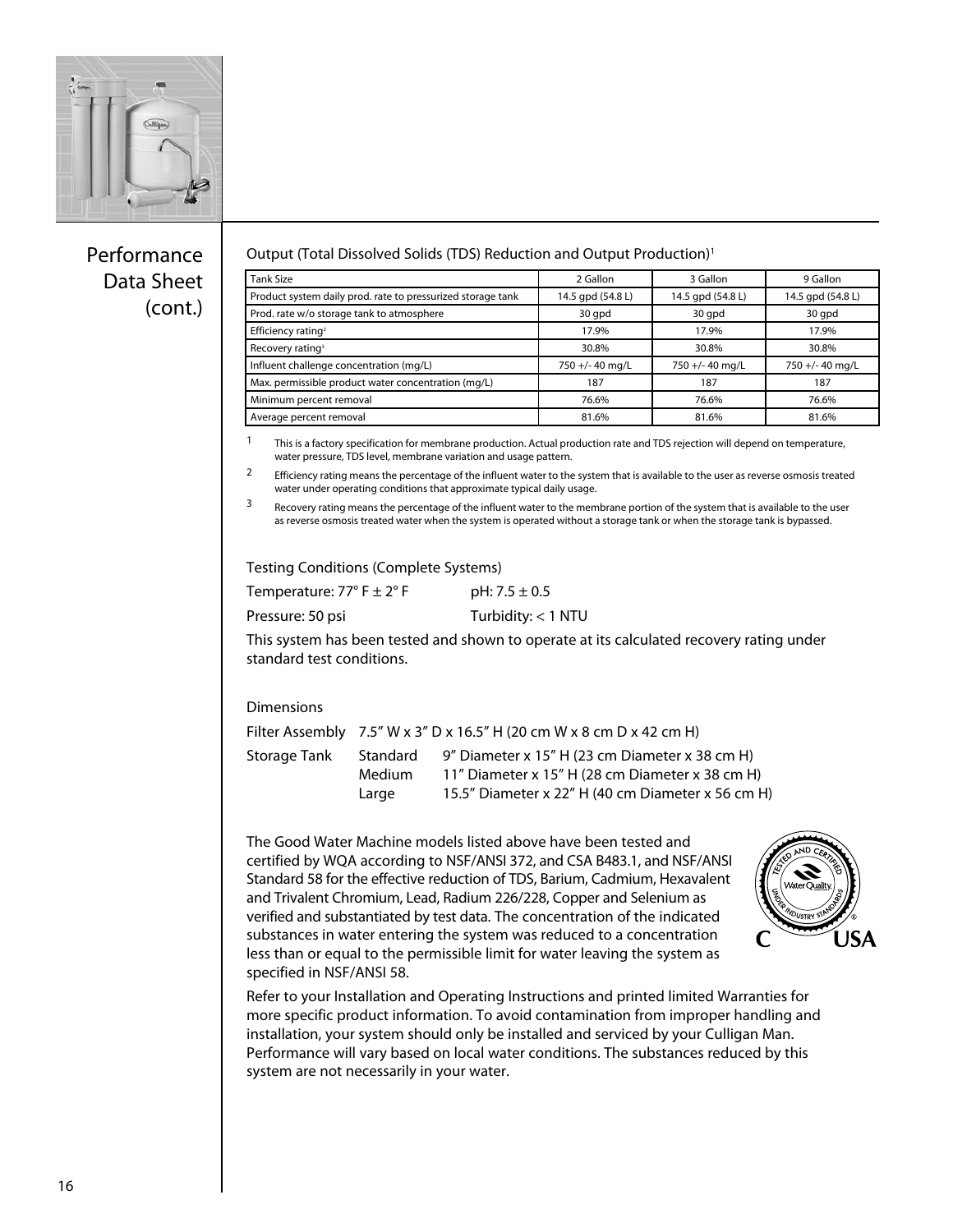

| Table 1 - Influent Water Characteristic   |                              |  |  |
|-------------------------------------------|------------------------------|--|--|
| l Pressure                                | 40 - 120 psi (280 - 827 kPa) |  |  |
| Temperature                               | 33 - 100°F (1 - 38°C)        |  |  |
| Total Dissolved Solids (TDS) <sup>1</sup> | 0 - 2500 ppm (0 - 2500 mg/L) |  |  |
| pH                                        | $5 - 10$                     |  |  |
| Chlorine <sup>2</sup>                     | $0 - 3$ ppm $(0 - 3$ mg/L)   |  |  |
| Chloramine                                | $0 - 3$ ppm $(0 - 3$ mg/L)   |  |  |
| Turbidity                                 | $0 - 10$ NTU                 |  |  |
| Hardness <sup>3</sup>                     | $0 - 10$ gpg                 |  |  |
| l Iron                                    | $0 - 1$ ppm $(0 - 1$ mg/L)   |  |  |
| <b>Bacterial Quality</b>                  | Potable                      |  |  |

1 See the Technical Manual for all applications where TDS exceeds 1000 ppm (1000 mg/ L). A booster pump is strongly recommended.

- 2 The reverse osmosis membrane filter used in this system may be damaged by chlorine. This system includes activated carbon which protects this element by reducing chlorine. Influent chlorine should not exceed 3 mg/L.
- 3 A softener is strongly recommended for water over 10 gpg.

# Application Guidelines

The Good Water Machine is designed for use on potable water supplies meeting the guidelines outlined in Table 1. The system should be installed on your home's cold water line. The flushing stream should discharge through an approved siphon break as illustrated in Figure 1. Installation of this system must comply with state and local laws and regulations.

Performance Data Sheet (cont.)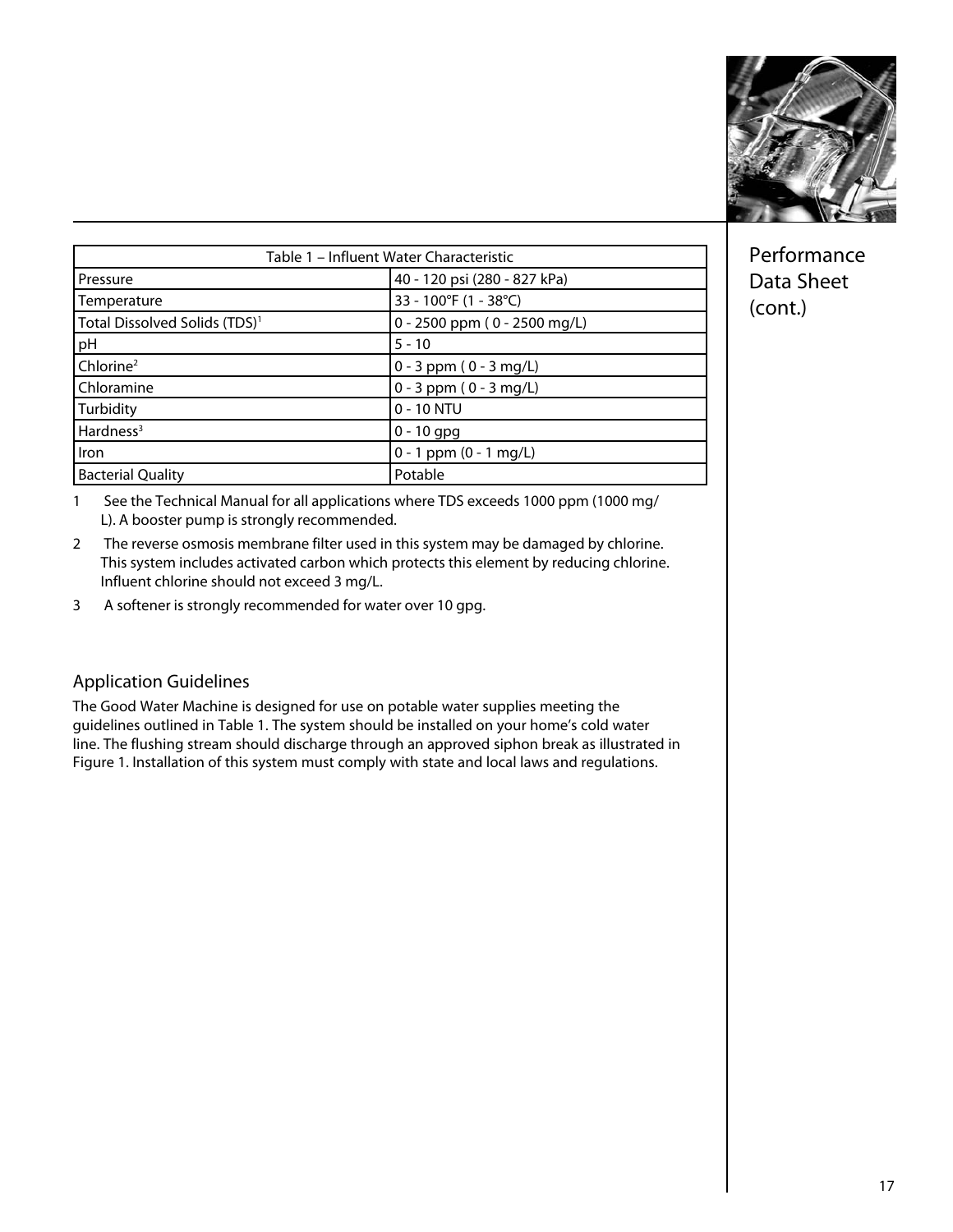

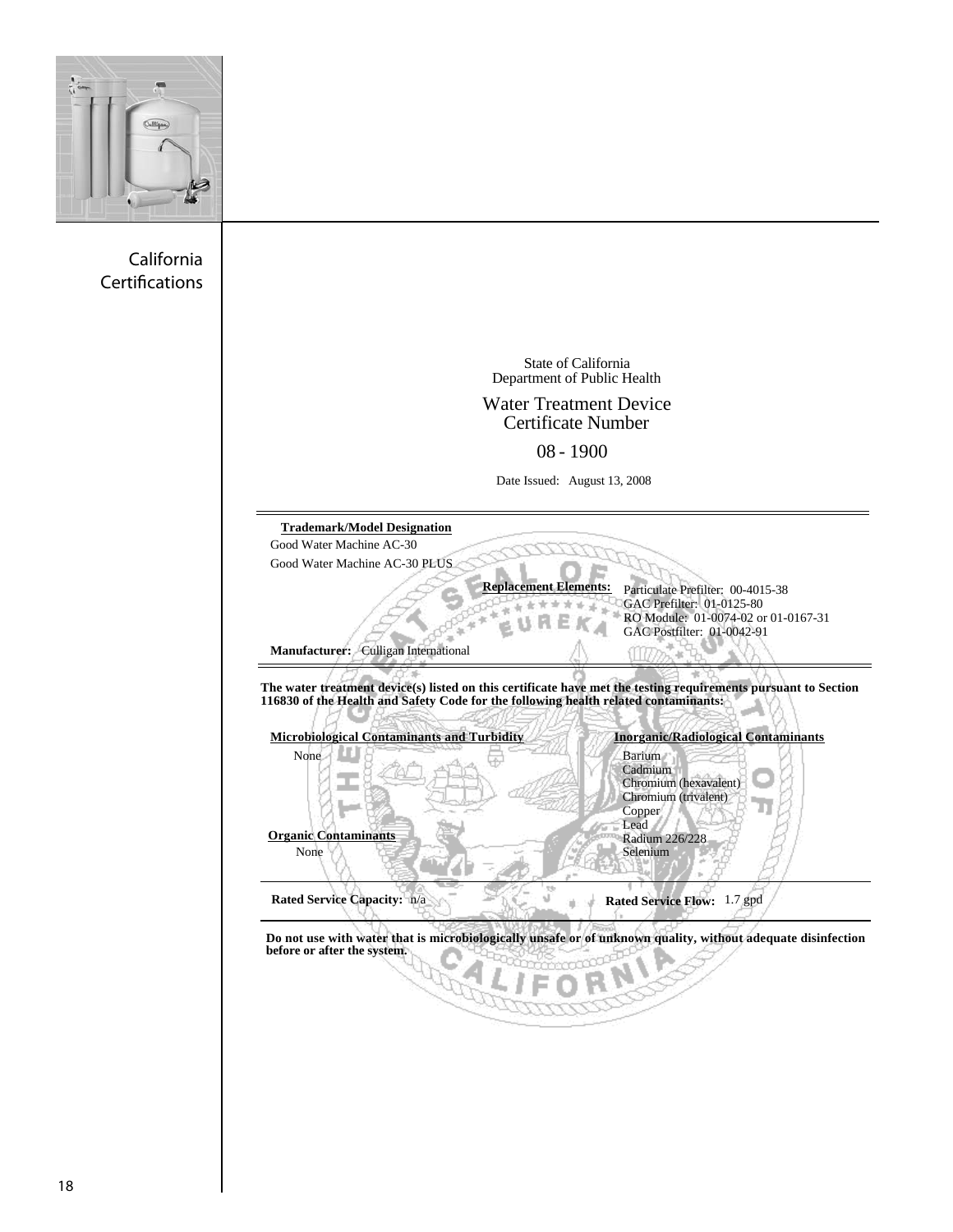

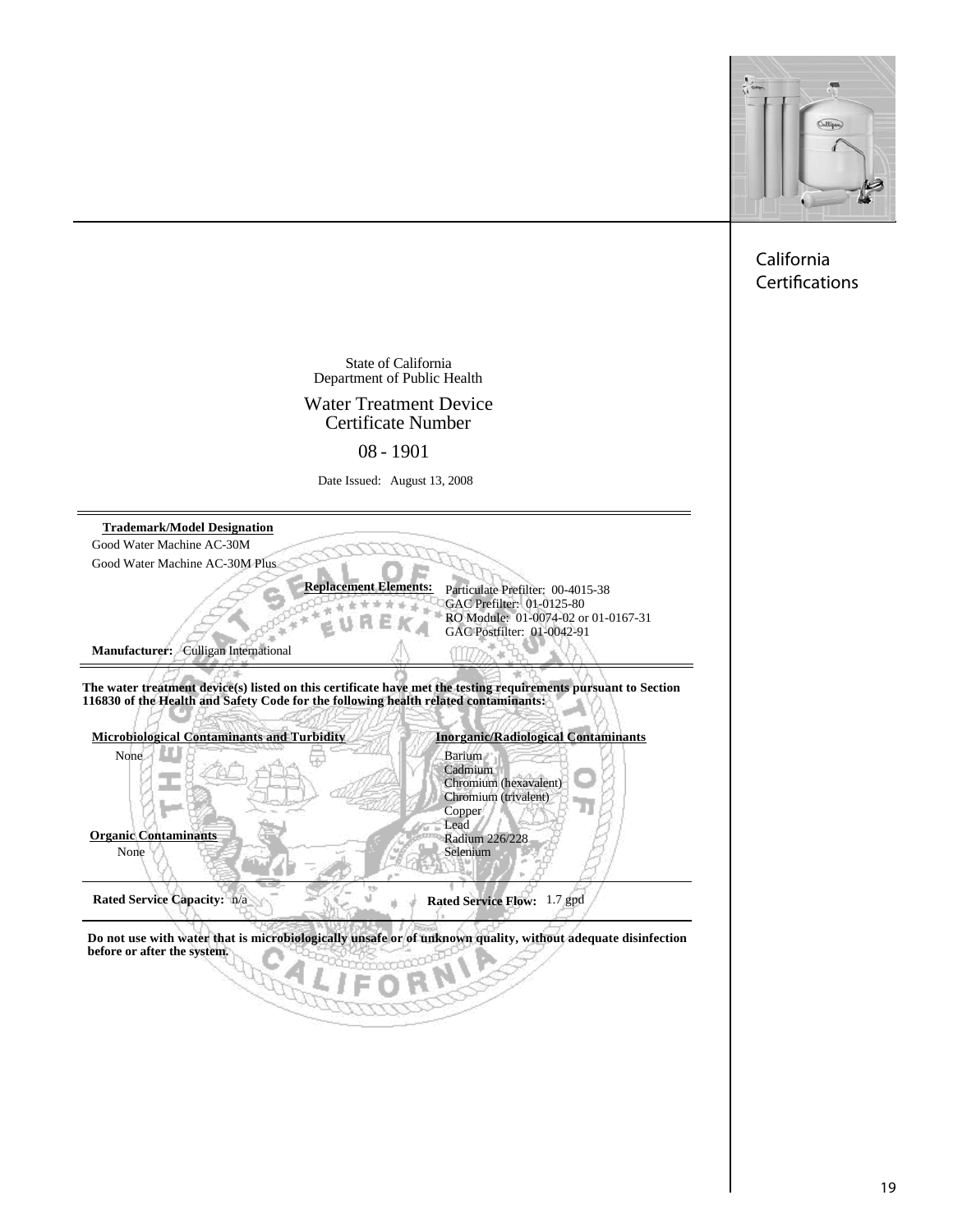

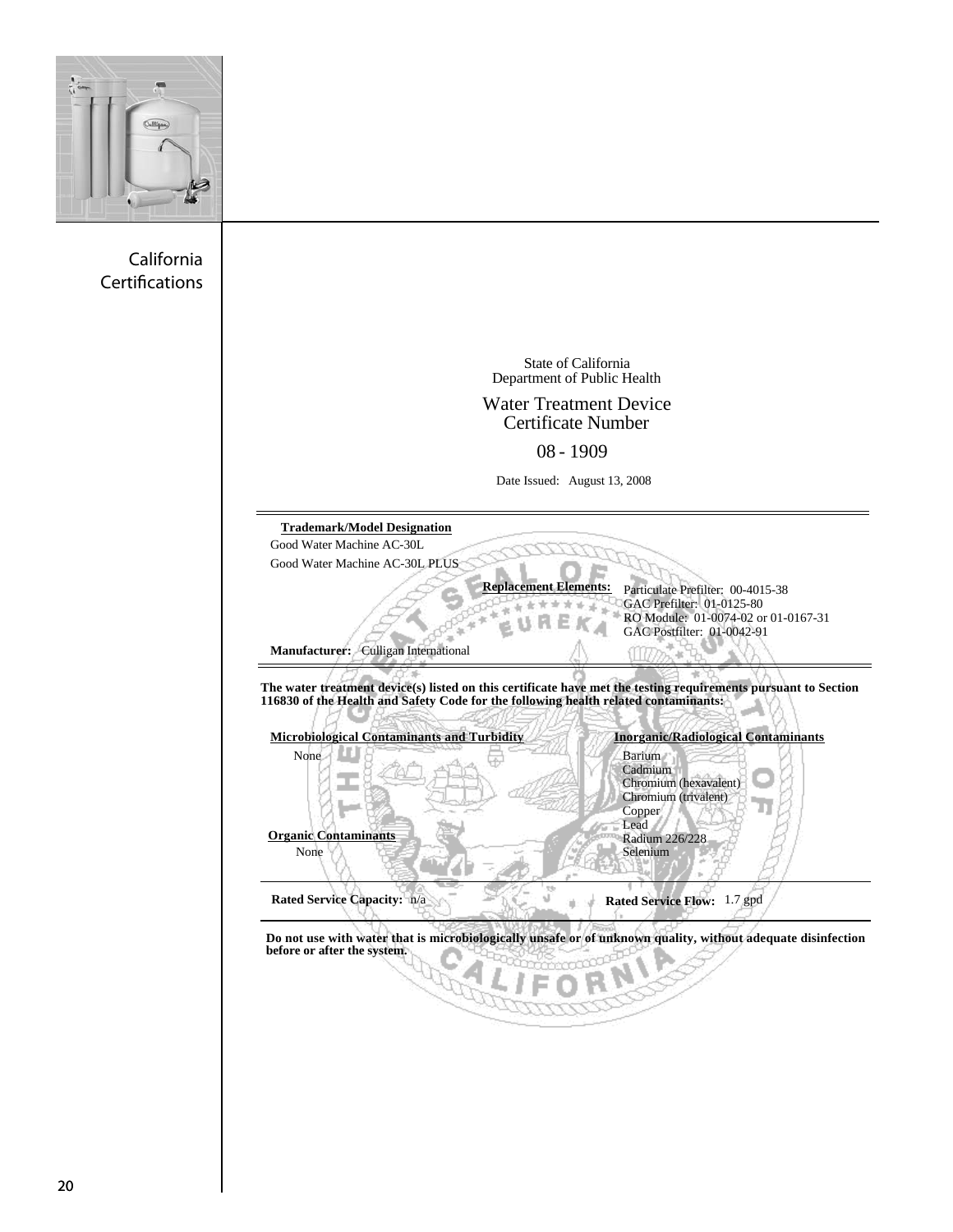

# Culligan Good Water Machine® AC-30 Model Series

You have just purchased one of the finest drinking water systems made. As an expression of our confidence in Culligan products, your drinking water system is warranted to the original end-user, when installed in accordance with Culligan International Company specifications, against defects in material and workmanship from the date of original installation, as follows:

• For the LIFETIME of the The The entire reverse osmosis water • For a period of ONE YEAR The Culligan brand reverse osmosis original end-user conditioning unit, EXCLUDING THE EXPENDABLE FILTER CARTRIDGES AND REVERSE OSMOSIS MEMBRANE FILTER USED IN THE UNIT. membrane filter.

If a part described above is found defective within the specified period, you should notify your independently operated Culligan dealer and arrange a time during normal business hours for the dealer to inspect the drinking water system on your premises. Any part found defective within the terms of this warranty will be repaired or replaced by the dealer. You pay only freight from our factory and local dealer charges.

 Damage caused by accident, fire, flood, freezing, Act of God, misuse, misapplication, neglect, alteration, installation or operation contrary to our printed instructions, or by the use of accessories or components which do not meet Culligan specifications, is not covered by this warranty.

 necessary to meet your requirements, and we do not authorize others to assume such obligations for Our product performance specifications are furnished with each drinking water system. TO THE EXTENT PERMITTED BY LAW, CULLIGAN DISCLAIMS ALL IMPLIED WARRANTIES INCLUDING, WITHOUT LIMITATION, WARRANTIES OF MERCHANTABILITY AND FITNESS FOR PARTICULAR PURPOSE; TO THE EXTENT REQUIRED BY LAW, ANY SUCH IMPLIED WARRANTIES ARE LIMITED IN DURATION TO THE ONE-YEAR PERIOD SPECIFIED ABOVE FOR THE PARTS DESCRIBED IN THIS LIMITED WARRANTY. As manufacturer, we do not know the characteristics of your water supply or the purpose for which you are purchasing a drinking water system. Please understand that the quality of water supplies may vary seasonally or over a period of time, and that your water usage rate may vary as well. Water characteristics can also change considerably if your drinking water system is moved to a new location. For these reasons, we assume no liability for the determination of the proper equipment us. Further, we assume no liability and extend no warranties, express or implied, for the use of this product on a non-potable water source. OUR OBLIGATIONS UNDER THIS WARRANTY ARE LIMITED TO THE REPAIR OR REPLACEMENT OF THE FAILED PARTS OF THE DRINKING WATER SYSTEM, AND WE ASSUME NO LIABILITY WHATSOEVER FOR DIRECT, INCIDENTAL, CONSEQUENTIAL, SPECIAL, GENERAL, OR OTHER DAMAGES, WHETHER FROM CORROSION OR OTHER CAUSES.

#### CONSUMERS:

Some states do not allow limitations on how long an implied warranty lasts, so the above limitation may not apply to you. Similarly, some states do not allow the exclusion of incidental or consequential damages, so the above limitation or exclusion may not apply to you. This warranty gives you specific legal rights, and you may also have other rights which vary from state to state. Consult your telephone directory for your local independently-operated Culligan dealer, or write Culligan International Company, for warranty and service information.

Culligan International Company

9399 W. Higgins Road, Suite 1100 Rosemont, Illinois 60018

Culligan Lifetime Limited Warranty